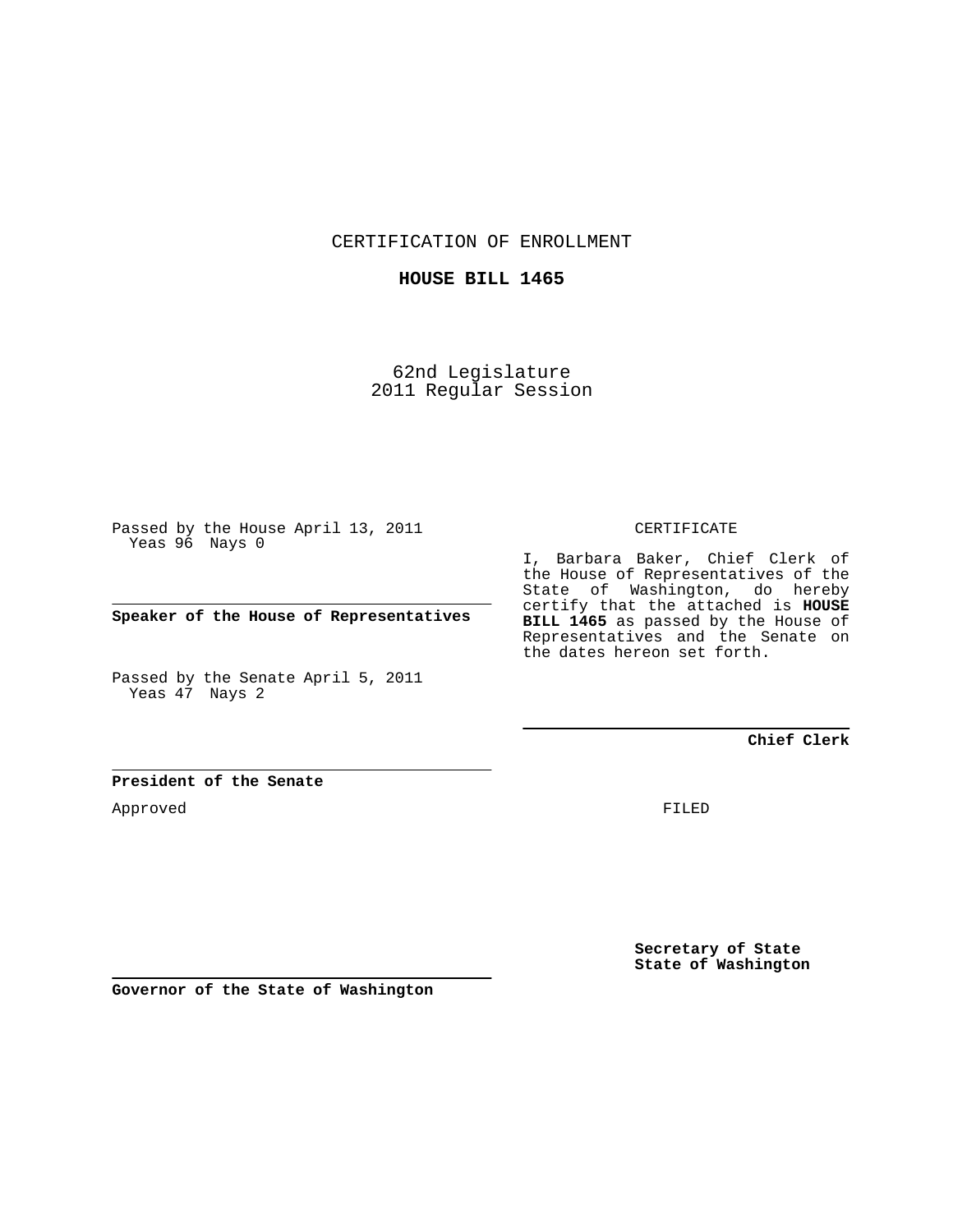# **HOUSE BILL 1465** \_\_\_\_\_\_\_\_\_\_\_\_\_\_\_\_\_\_\_\_\_\_\_\_\_\_\_\_\_\_\_\_\_\_\_\_\_\_\_\_\_\_\_\_\_

\_\_\_\_\_\_\_\_\_\_\_\_\_\_\_\_\_\_\_\_\_\_\_\_\_\_\_\_\_\_\_\_\_\_\_\_\_\_\_\_\_\_\_\_\_

#### AS AMENDED BY THE SENATE

Passed Legislature - 2011 Regular Session

## **State of Washington 62nd Legislature 2011 Regular Session**

**By** Representatives Hunt, Taylor, McCoy, Appleton, Condotta, Miloscia, and Dunshee; by request of Liquor Control Board

Read first time 01/21/11. Referred to Committee on State Government & Tribal Affairs.

1 AN ACT Relating to conditions and restrictions for liquor licenses; 2 amending RCW 66.24.010, 66.24.410, 66.24.371, and 66.24.240; and 3 reenacting and amending RCW 66.04.010 and 66.24.244.

4 BE IT ENACTED BY THE LEGISLATURE OF THE STATE OF WASHINGTON:

 5 **Sec. 1.** RCW 66.24.010 and 2009 c 271 s 6 are each amended to read 6 as follows:

 7 (1) Every license shall be issued in the name of the applicant, and 8 the holder thereof shall not allow any other person to use the license. 9 (2) For the purpose of considering any application for a license, 10 or the renewal of a license, the board may cause an inspection of the 11 premises to be made, and may inquire into all matters in connection 12 with the construction and operation of the premises. For the purpose 13 of reviewing any application for a license and for considering the 14 denial, suspension, revocation, or renewal or denial thereof, of any 15 license, the liquor control board may consider any prior criminal 16 conduct of the applicant including an administrative violation history 17 record with the board and a criminal history record information check. 18 The board may submit the criminal history record information check to 19 the Washington state patrol and to the identification division of the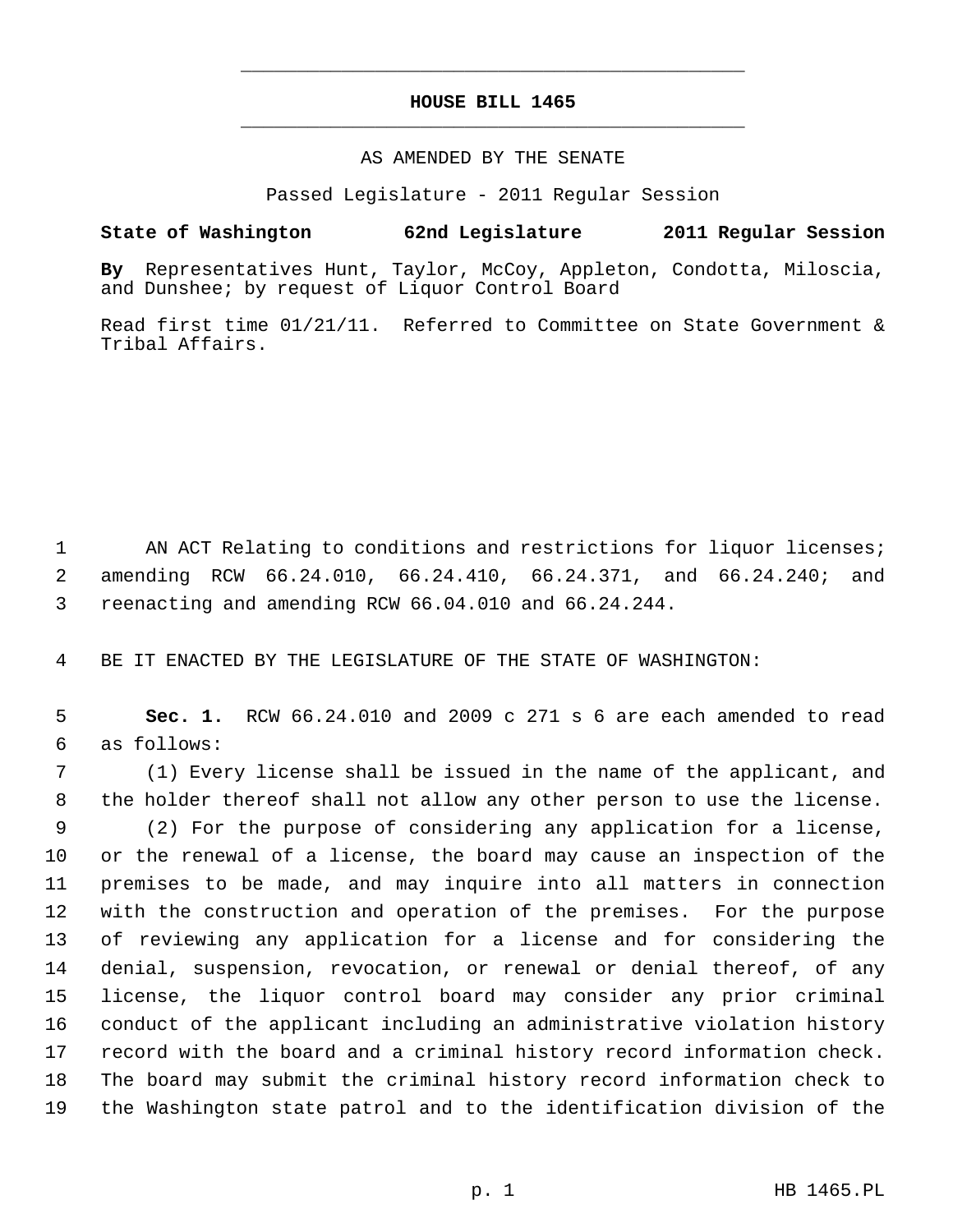1 federal bureau of investigation in order that these agencies may search 2 their records for prior arrests and convictions of the individual or 3 individuals who filled out the forms. The board shall require 4 fingerprinting of any applicant whose criminal history record 5 information check is submitted to the federal bureau of investigation. 6 The provisions of RCW 9.95.240 and of chapter 9.96A RCW shall not apply 7 to such cases. Subject to the provisions of this section, the board 8 may, in its discretion, grant or deny the renewal or license applied 9 for. Denial may be based on, without limitation, the existence of 10 chronic illegal activity documented in objections submitted pursuant to 11 subsections (8)(d) and (12) of this section. Authority to approve an 12 uncontested or unopposed license may be granted by the board to any 13 staff member the board designates in writing. Conditions for granting 14 such authority shall be adopted by rule. No retail license of any kind 15 may be issued to:

16 (a) A person doing business as a sole proprietor who has not 17 resided in the state for at least one month prior to receiving a 18 license, except in cases of licenses issued to dining places on 19 railroads, boats, or aircraft;

20 (b) A copartnership, unless all of the members thereof are 21 qualified to obtain a license, as provided in this section;

22 (c) A person whose place of business is conducted by a manager or 23 agent, unless such manager or agent possesses the same qualifications 24 required of the licensee;

25 (d) A corporation or a limited liability company, unless it was 26 created under the laws of the state of Washington or holds a 27 certificate of authority to transact business in the state of 28 Washington.

29 (3)(a) The board may, in its discretion, subject to the provisions 30 of RCW 66.08.150, suspend or cancel any license; and all rights of the 31 licensee to keep or sell liquor thereunder shall be suspended or 32 terminated, as the case may be.

33 (b) The board shall immediately suspend the license or certificate 34 of a person who has been certified pursuant to RCW 74.20A.320 by the 35 department of social and health services as a person who is not in 36 compliance with a support order. If the person has continued to meet 37 all other requirements for reinstatement during the suspension, 38 reissuance of the license or certificate shall be automatic upon the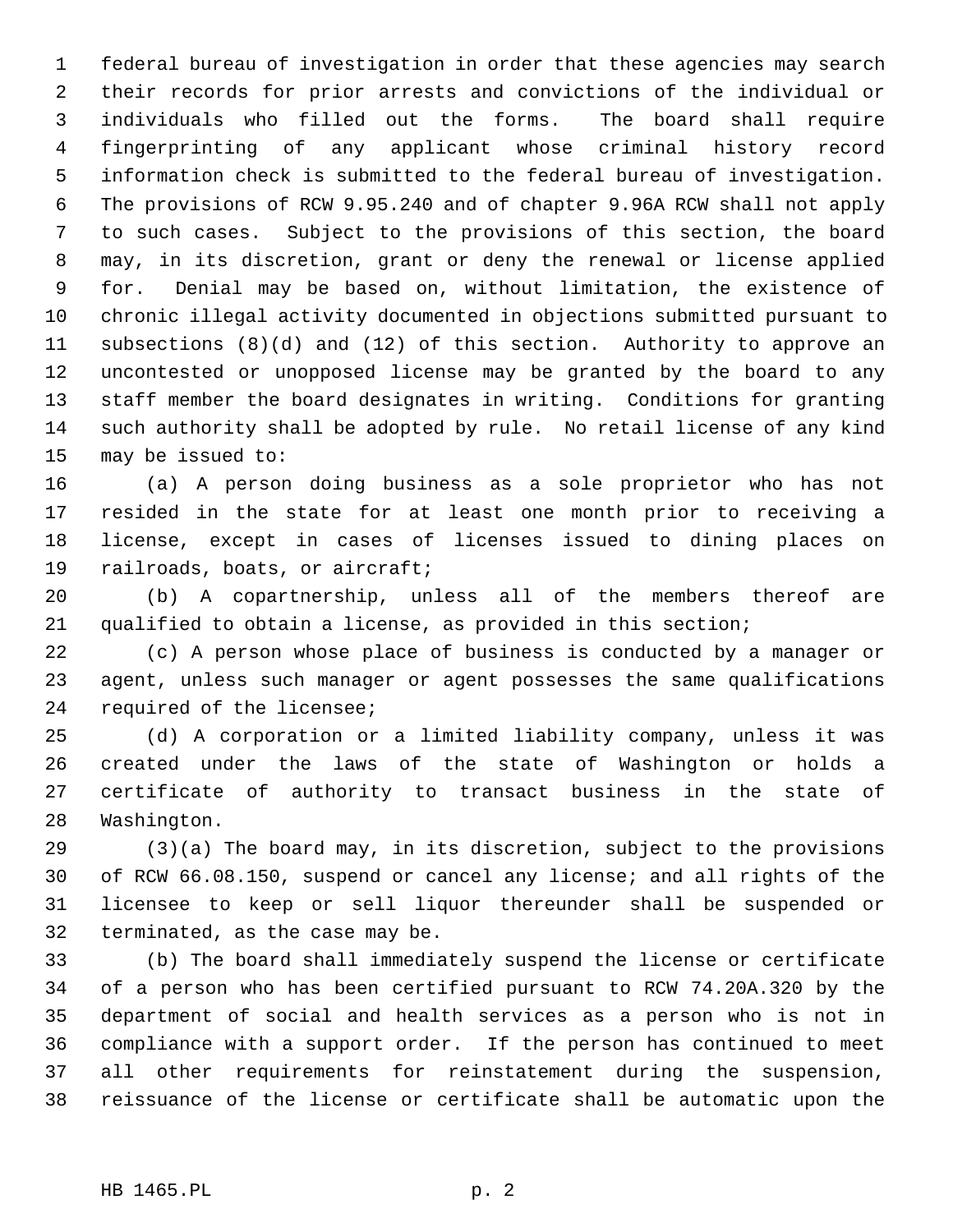1 board's receipt of a release issued by the department of social and 2 health services stating that the licensee is in compliance with the 3 order.

 4 (c) The board may request the appointment of administrative law 5 judges under chapter 34.12 RCW who shall have power to administer 6 oaths, issue subpoenas for the attendance of witnesses and the 7 production of papers, books, accounts, documents, and testimony, 8 examine witnesses, and to receive testimony in any inquiry, 9 investigation, hearing, or proceeding in any part of the state, under 10 such rules and regulations as the board may adopt.

11 (d) Witnesses shall be allowed fees and mileage each way to and 12 from any such inquiry, investigation, hearing, or proceeding at the 13 rate authorized by RCW 34.05.446. Fees need not be paid in advance of 14 appearance of witnesses to testify or to produce books, records, or 15 other legal evidence.

16 (e) In case of disobedience of any person to comply with the order 17 of the board or a subpoena issued by the board, or any of its members, 18 or administrative law judges, or on the refusal of a witness to testify 19 to any matter regarding which he or she may be lawfully interrogated, 20 the judge of the superior court of the county in which the person 21 resides, on application of any member of the board or administrative 22 law judge, shall compel obedience by contempt proceedings, as in the 23 case of disobedience of the requirements of a subpoena issued from said 24 court or a refusal to testify therein.

25 (4) Upon receipt of notice of the suspension or cancellation of a 26 license, the licensee shall forthwith deliver up the license to the 27 board. Where the license has been suspended only, the board shall 28 return the license to the licensee at the expiration or termination of 29 the period of suspension. The board shall notify all vendors in the 30 city or place where the licensee has its premises of the suspension or 31 cancellation of the license; and no employee may allow or cause any 32 liquor to be delivered to or for any person at the premises of that 33 licensee.

34 (5)(a) At the time of the original issuance of a spirits, beer, and 35 wine restaurant license, the board shall prorate the license fee 36 charged to the new licensee according to the number of calendar 37 quarters, or portion thereof, remaining until the first renewal of that 38 license is required.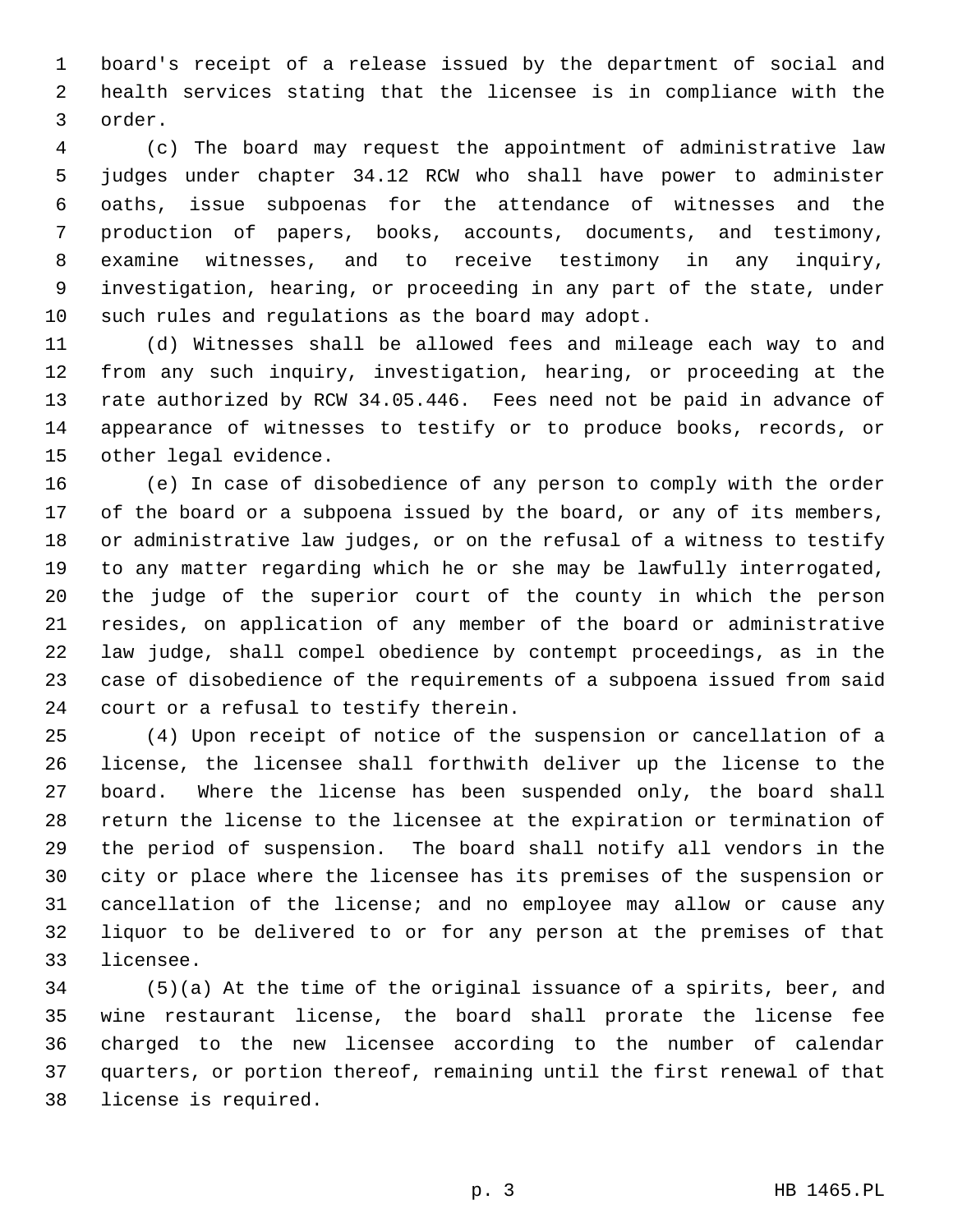1 (b) Unless sooner canceled, every license issued by the board shall 2 expire at midnight of the thirtieth day of June of the fiscal year for 3 which it was issued. However, if the board deems it feasible and 4 desirable to do so, it may establish, by rule pursuant to chapter 34.05 5 RCW, a system for staggering the annual renewal dates for any and all 6 licenses authorized by this chapter. If such a system of staggered 7 annual renewal dates is established by the board, the license fees 8 provided by this chapter shall be appropriately prorated during the 9 first year that the system is in effect.

10 (6) Every license issued under this section shall be subject to all 11 conditions and restrictions imposed by this title or by rules adopted 12 by the board. All conditions and restrictions imposed by the board in 13 the issuance of an individual license ((shall)) may be listed on the 14 face of the individual license along with the trade name, address, and 15 expiration date. Conditions and restrictions imposed by the board may 16 also be included in official correspondence separate from the license.

17 (7) Every licensee shall post and keep posted its license, or 18 licenses, and any additional correspondence containing conditions and 19 restrictions imposed by the board in a conspicuous place on the 20 premises.

21 (8)(a) Unless (b) of this subsection applies, before the board 22 issues a new or renewal license to an applicant it shall give notice of 23 such application to the chief executive officer of the incorporated 24 city or town, if the application is for a license within an 25 incorporated city or town, or to the county legislative authority, if 26 the application is for a license outside the boundaries of incorporated 27 cities or towns.

28 (b) If the application for a special occasion license is for an 29 event held during a county, district, or area fair as defined by RCW 30 15.76.120, and the county, district, or area fair is located on 31 property owned by the county but located within an incorporated city or 32 town, the county legislative authority shall be the entity notified by 33 the board under (a) of this subsection. The board shall send a 34 duplicate notice to the incorporated city or town within which the fair 35 is located.

36 (c) The incorporated city or town through the official or employee 37 selected by it, or the county legislative authority or the official or 38 employee selected by it, shall have the right to file with the board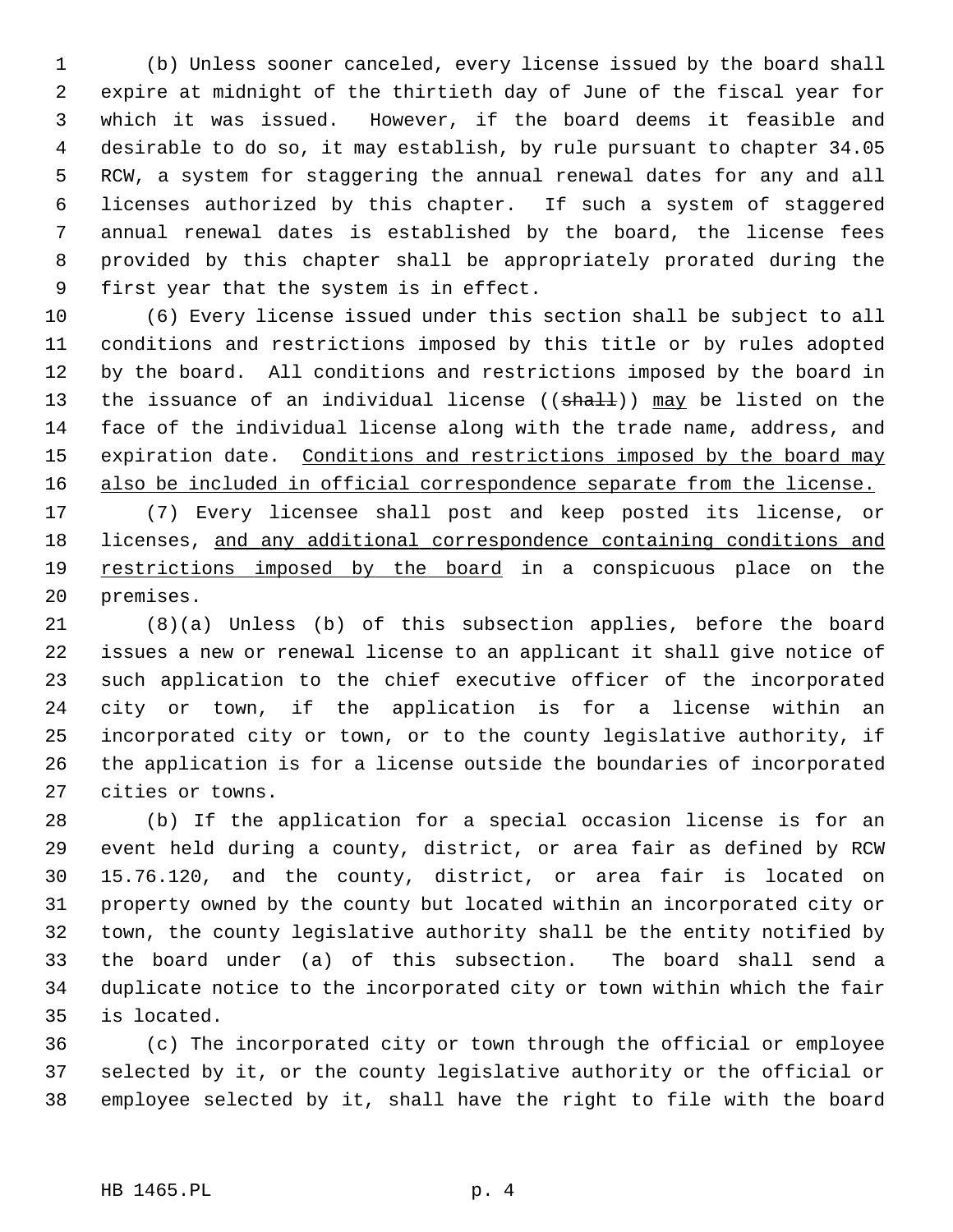1 within twenty days after the date of transmittal of such notice for 2 applications, or at least thirty days prior to the expiration date for 3 renewals, written objections against the applicant or against the 4 premises for which the new or renewal license is asked. The board may 5 extend the time period for submitting written objections.

 6 (d) The written objections shall include a statement of all facts 7 upon which such objections are based, and in case written objections 8 are filed, the city or town or county legislative authority may request 9 and the liquor control board may in its discretion hold a hearing 10 subject to the applicable provisions of Title 34 RCW. If the board 11 makes an initial decision to deny a license or renewal based on the 12 written objections of an incorporated city or town or county 13 legislative authority, the applicant may request a hearing subject to 14 the applicable provisions of Title 34 RCW. If such a hearing is held 15 at the request of the applicant, liquor control board representatives 16 shall present and defend the board's initial decision to deny a license 17 or renewal.

18 (e) Upon the granting of a license under this title the board shall 19 send written notification to the chief executive officer of the 20 incorporated city or town in which the license is granted, or to the 21 county legislative authority if the license is granted outside the 22 boundaries of incorporated cities or towns. When the license is for a 23 special occasion license for an event held during a county, district, 24 or area fair as defined by RCW 15.76.120, and the county, district, or 25 area fair is located on county-owned property but located within an 26 incorporated city or town, the written notification shall be sent to 27 both the incorporated city or town and the county legislative 28 authority.

29 (9)(a) Before the board issues any license to any applicant, it 30 shall give (i) due consideration to the location of the business to be 31 conducted under such license with respect to the proximity of churches, 32 schools, and public institutions and (ii) written notice, with receipt 33 verification, of the application to public institutions identified by 34 the board as appropriate to receive such notice, churches, and schools 35 within five hundred feet of the premises to be licensed. The board 36 shall not issue a liquor license for either on-premises or off-premises 37 consumption covering any premises not now licensed, if such premises 38 are within five hundred feet of the premises of any tax-supported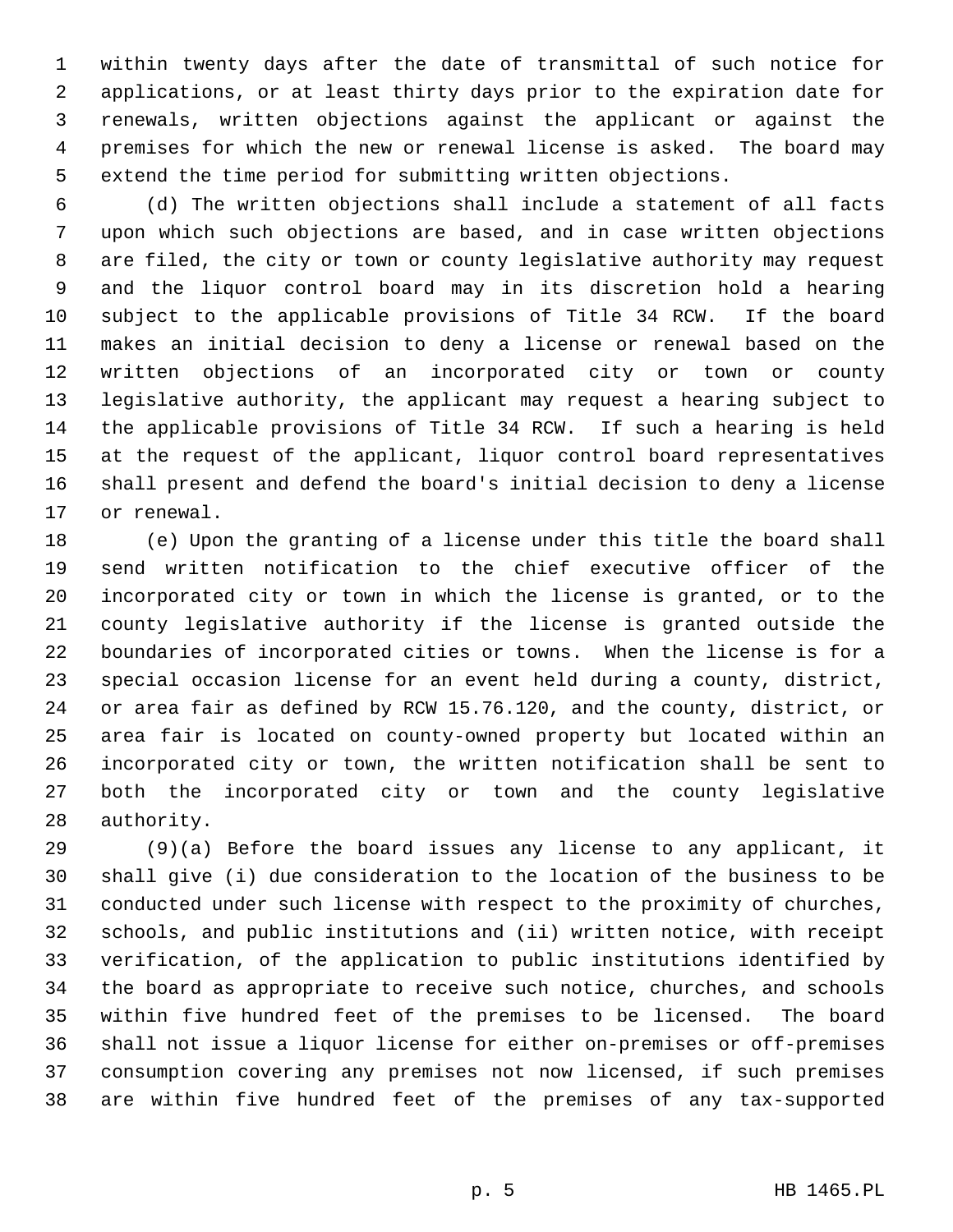1 public elementary or secondary school measured along the most direct 2 route over or across established public walks, streets, or other public 3 passageway from the main entrance of the school to the nearest public 4 entrance of the premises proposed for license, and if, after receipt by 5 the school of the notice as provided in this subsection, the board 6 receives written objection, within twenty days after receiving such 7 notice, from an official representative or representatives of the 8 school within five hundred feet of said proposed licensed premises, 9 indicating to the board that there is an objection to the issuance of 10 such license because of proximity to a school. The board may extend 11 the time period for submitting objections. For the purpose of this 12 section, "church" means a building erected for and used exclusively for 13 religious worship and schooling or other activity in connection 14 therewith. For the purpose of this section, "public institution" means 15 institutions of higher education, parks, community centers, libraries, 16 and transit centers.

17 (b) No liquor license may be issued or reissued by the board to any 18 motor sports facility or licensee operating within the motor sports 19 facility unless the motor sports facility enforces a program reasonably 20 calculated to prevent alcohol or alcoholic beverages not purchased 21 within the facility from entering the facility and such program is 22 approved by local law enforcement agencies.

23 (c) It is the intent under this subsection (9) that a retail 24 license shall not be issued by the board where doing so would, in the 25 judgment of the board, adversely affect a private school meeting the 26 requirements for private schools under Title 28A RCW, which school is 27 within five hundred feet of the proposed licensee. The board shall 28 fully consider and give substantial weight to objections filed by 29 private schools. If a license is issued despite the proximity of a 30 private school, the board shall state in a letter addressed to the 31 private school the board's reasons for issuing the license.

32 (10) The restrictions set forth in subsection (9) of this section 33 shall not prohibit the board from authorizing the assumption of 34 existing licenses now located within the restricted area by other 35 persons or licenses or relocations of existing licensed premises within 36 the restricted area. In no case may the licensed premises be moved 37 closer to a church or school than it was before the assumption or 38 relocation.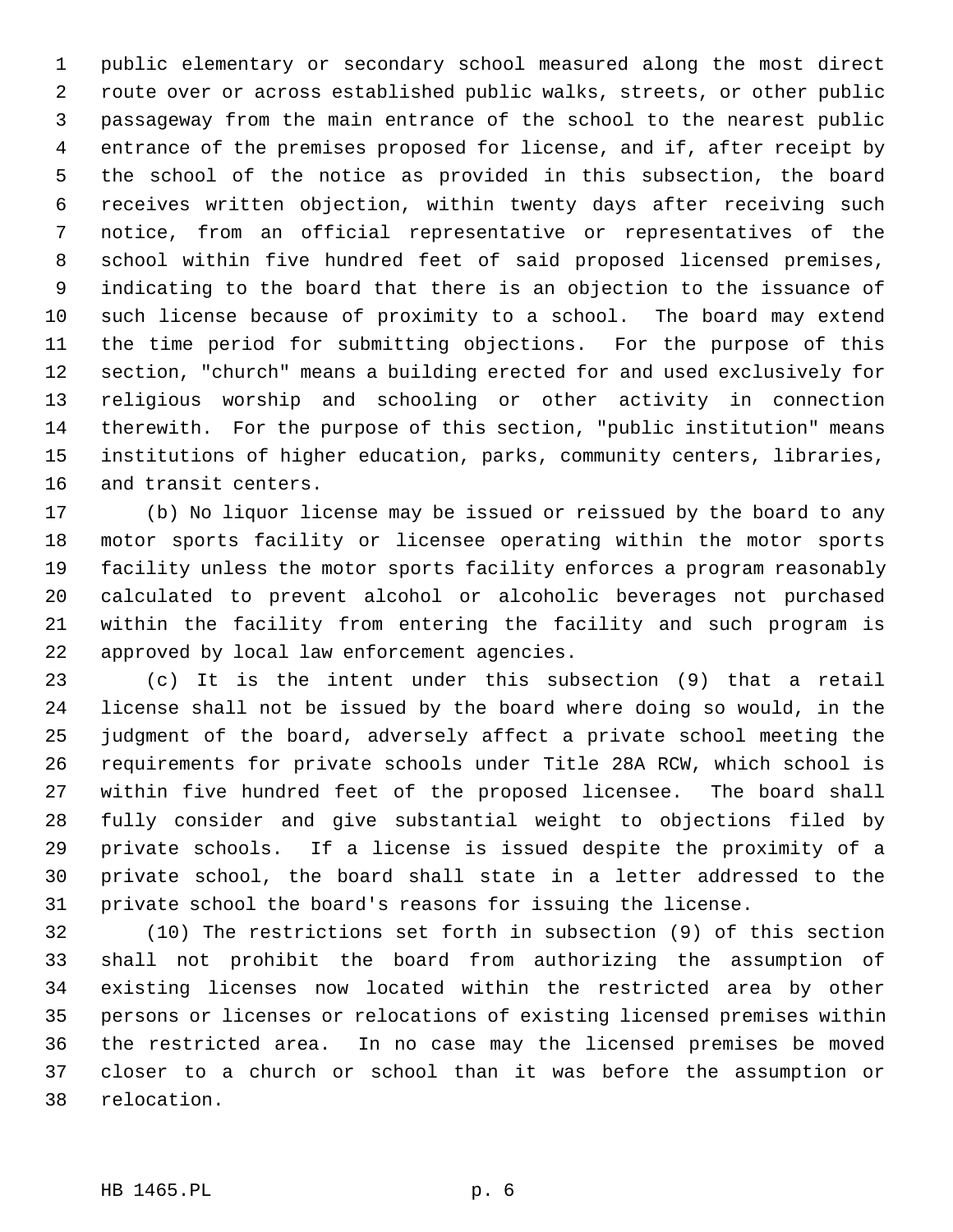1 (11)(a) Nothing in this section prohibits the board, in its 2 discretion, from issuing a temporary retail or distributor license to 3 an applicant to operate the retail or distributor premises during the 4 period the application for the license is pending. The board may 5 establish a fee for a temporary license by rule.

 6 (b) A temporary license issued by the board under this section 7 shall be for a period not to exceed sixty days. A temporary license 8 may be extended at the discretion of the board for additional periods 9 of sixty days upon payment of an additional fee and upon compliance 10 with all conditions required in this section.

11 (c) Refusal by the board to issue or extend a temporary license 12 shall not entitle the applicant to request a hearing. A temporary 13 license may be canceled or suspended summarily at any time if the board 14 determines that good cause for cancellation or suspension exists. RCW 15 66.08.130 applies to temporary licenses.

16 (d) Application for a temporary license shall be on such form as 17 the board shall prescribe. If an application for a temporary license 18 is withdrawn before issuance or is refused by the board, the fee which 19 accompanied such application shall be refunded in full.

20 (12) In determining whether to grant or deny a license or renewal 21 of any license, the board shall give substantial weight to objections 22 from an incorporated city or town or county legislative authority based 23 upon chronic illegal activity associated with the applicant's 24 operations of the premises proposed to be licensed or the applicant's 25 operation of any other licensed premises, or the conduct of the 26 applicant's patrons inside or outside the licensed premises. "Chronic 27 illegal activity" means (a) a pervasive pattern of activity that 28 threatens the public health, safety, and welfare of the city, town, or 29 county including, but not limited to, open container violations, 30 assaults, disturbances, disorderly conduct, or other criminal law 31 violations, or as documented in crime statistics, police reports, 32 emergency medical response data, calls for service, field data, or 33 similar records of a law enforcement agency for the city, town, county, 34 or any other municipal corporation or any state agency; or (b) an 35 unreasonably high number of citations for violations of RCW 46.61.502 36 associated with the applicant's or licensee's operation of any licensed 37 premises as indicated by the reported statements given to law 38 enforcement upon arrest.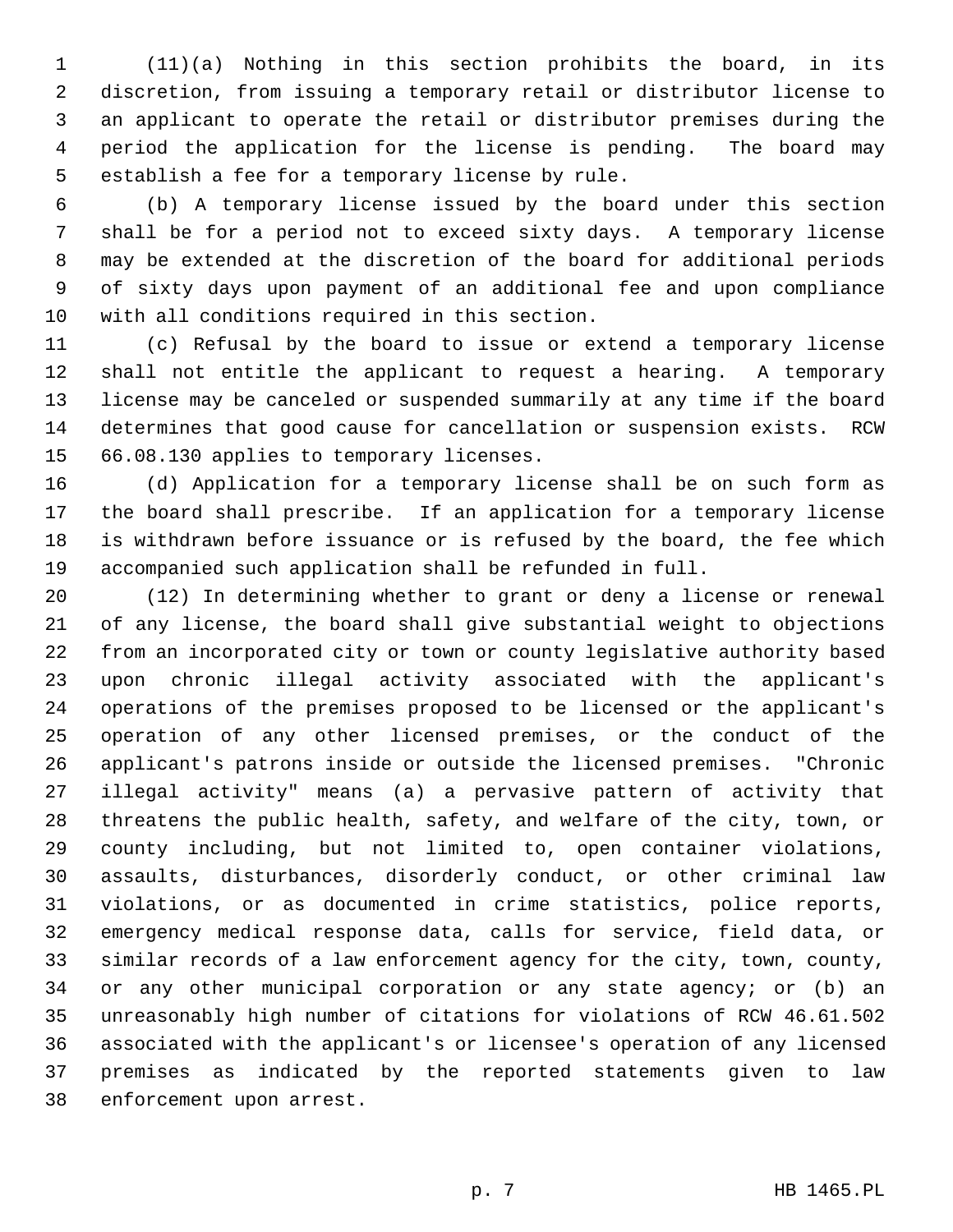1 **Sec. 2.** RCW 66.24.410 and 2007 c 370 s 18 are each amended to read 2 as follows:

 3 (1) "Spirituous liquor," as used in RCW 66.24.400 to 66.24.450, 4 inclusive, means "liquor" as defined in RCW 66.04.010, except "wine" 5 and "beer" sold as such.

 6 (2) "Restaurant" as used in RCW 66.24.400 to 66.24.450, inclusive, 7 means an establishment provided with special space and accommodations 8 where, in consideration of payment, food, without lodgings, is 9 habitually furnished to the public, not including drug stores and soda 10 fountains: PROVIDED, That such establishments shall be approved by the 11 board and that the board shall be satisfied that such establishment is 12 maintained in a substantial manner as a place for preparing, cooking 13 and serving of complete meals. ((The service of only fry orders or 14 such food and victuals as sandwiches, hamburgers, or salads shall not 15 be deemed in compliance with this definition)) Requirements for 16 complete meals shall be determined by the board in rules adopted 17 pursuant to chapter 34.05 RCW.

18 (3) "Hotel," "clubs," "wine" and "beer" are used in RCW 66.24.400 19 to 66.24.450, inclusive, with the meaning given in chapter 66.04 RCW.

20 **Sec. 3.** RCW 66.04.010 and 2009 c 373 s 1 and 2009 c 271 s 2 are 21 each reenacted and amended to read as follows:

22 In this title, unless the context otherwise requires:

23 (1) "Alcohol" is that substance known as ethyl alcohol, hydrated 24 oxide of ethyl, or spirit of wine, which is commonly produced by the 25 fermentation or distillation of grain, starch, molasses, or sugar, or 26 other substances including all dilutions and mixtures of this 27 substance. The term "alcohol" does not include alcohol in the 28 possession of a manufacturer or distiller of alcohol fuel, as described 29 in RCW 66.12.130, which is intended to be denatured and used as a fuel 30 for use in motor vehicles, farm implements, and machines or implements 31 of husbandry.

32 (2) "Authorized representative" means a person who:

33 (a) Is required to have a federal basic permit issued pursuant to 34 the federal alcohol administration act, 27 U.S.C. Sec. 204;

35 (b) Has its business located in the United States outside of the 36 state of Washington;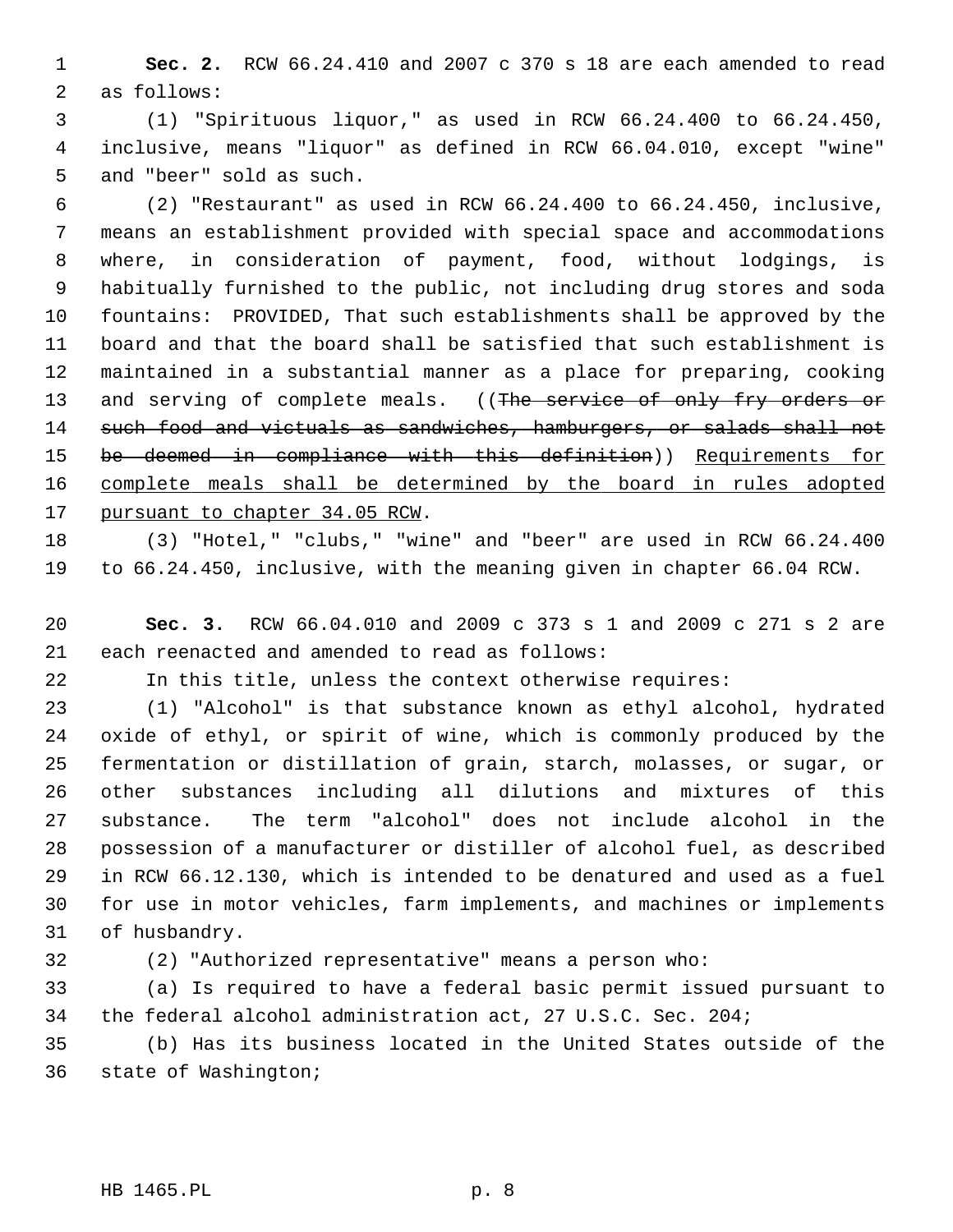1 (c) Acquires ownership of beer or wine for transportation into and 2 resale in the state of Washington; and which beer or wine is produced 3 by a brewery or winery in the United States outside of the state of 4 Washington; and

 5 (d) Is appointed by the brewery or winery referenced in (c) of this 6 subsection as its authorized representative for marketing and selling 7 its products within the United States in accordance with a written 8 agreement between the authorized representative and such brewery or 9 winery pursuant to this title.

10 (3) "Beer" means any malt beverage, flavored malt beverage, or malt 11 liquor as these terms are defined in this chapter.

12 (4) "Beer distributor" means a person who buys beer from a domestic 13 brewery, microbrewery, beer certificate of approval holder, or beer 14 importers, or who acquires foreign produced beer from a source outside 15 of the United States, for the purpose of selling the same pursuant to 16 this title, or who represents such brewer or brewery as agent.

17 (5) "Beer importer" means a person or business within Washington 18 who purchases beer from a beer certificate of approval holder or who 19 acquires foreign produced beer from a source outside of the United 20 States for the purpose of selling the same pursuant to this title.

21 (6) "Board" means the liquor control board, constituted under this 22 title.

23 (7) "Brewer" or "brewery" means any person engaged in the business 24 of manufacturing beer and malt liquor. Brewer includes a brand owner 25 of malt beverages who holds a brewer's notice with the federal bureau 26 of alcohol, tobacco, and firearms at a location outside the state and 27 whose malt beverage is contract-produced by a licensed in-state 28 brewery, and who may exercise within the state, under a domestic 29 brewery license, only the privileges of storing, selling to licensed 30 beer distributors, and exporting beer from the state.

31 (8) "Club" means an organization of persons, incorporated or 32 unincorporated, operated solely for fraternal, benevolent, educational, 33 athletic or social purposes, and not for pecuniary gain.

34 (9) "Confection" means a preparation of sugar, honey, or other 35 natural or artificial sweeteners in combination with chocolate, fruits, 36 nuts, dairy products, or flavorings, in the form of bars, drops, or 37 pieces.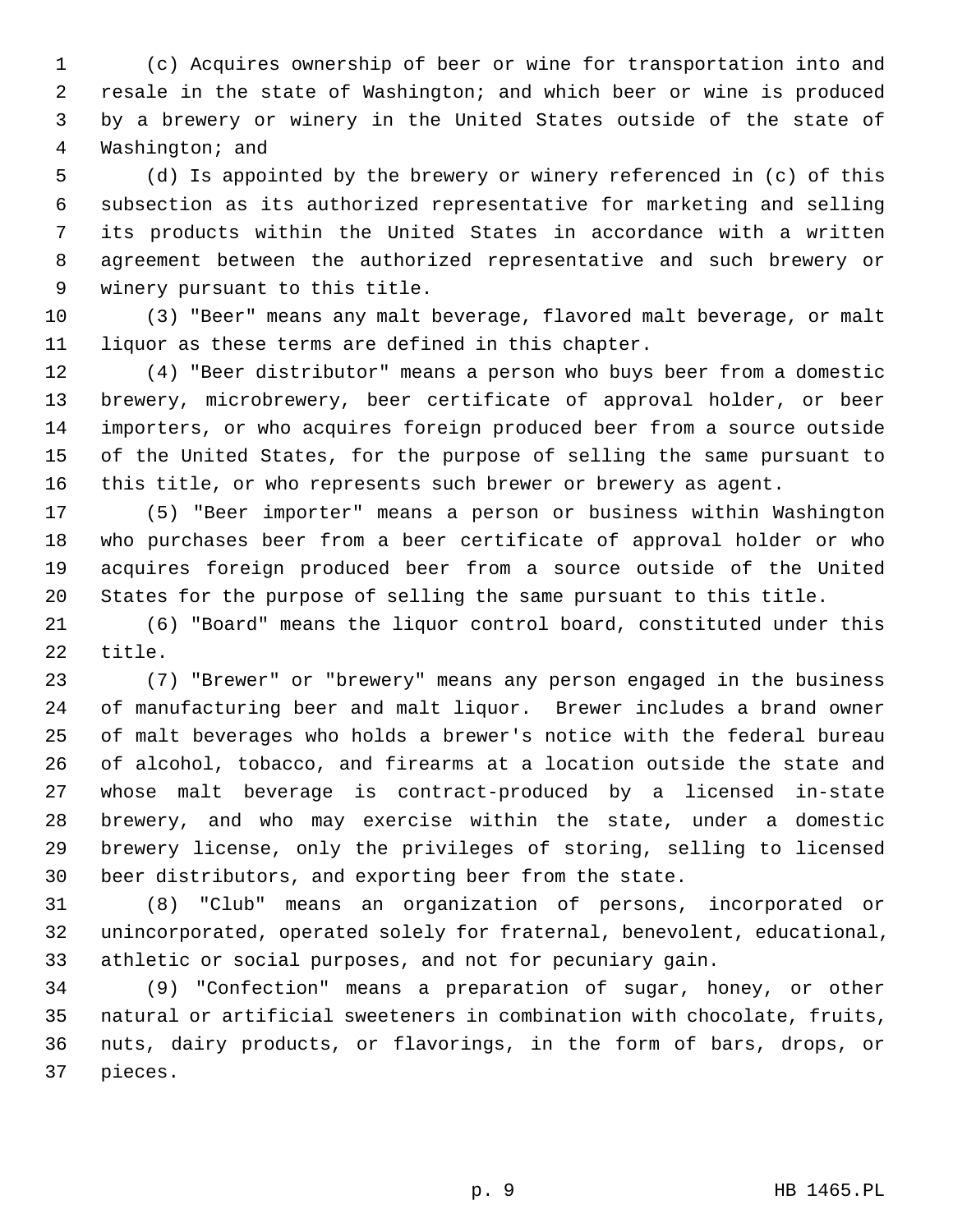1 (10) "Consume" includes the putting of liquor to any use, whether 2 by drinking or otherwise.

 3 (11) "Contract liquor store" means a business that sells liquor on 4 behalf of the board through a contract with a contract liquor store 5 manager.

 6 (12) "Craft distillery" means a distillery that pays the reduced 7 licensing fee under RCW 66.24.140.

 8 (13) "Dentist" means a practitioner of dentistry duly and regularly 9 licensed and engaged in the practice of his profession within the state 10 pursuant to chapter 18.32 RCW.

11 (14) "Distiller" means a person engaged in the business of 12 distilling spirits.

13 (15) "Domestic brewery" means a place where beer and malt liquor 14 are manufactured or produced by a brewer within the state.

15 (16) "Domestic winery" means a place where wines are manufactured 16 or produced within the state of Washington.

17 (17) "Drug store" means a place whose principal business is, the 18 sale of drugs, medicines and pharmaceutical preparations and maintains 19 a regular prescription department and employs a registered pharmacist 20 during all hours the drug store is open.

21 (18) "Druggist" means any person who holds a valid certificate and 22 is a registered pharmacist and is duly and regularly engaged in 23 carrying on the business of pharmaceutical chemistry pursuant to 24 chapter 18.64 RCW.

25 (19) "Employee" means any person employed by the board.

26 (20) "Flavored malt beverage" means:

27 (a) A malt beverage containing six percent or less alcohol by 28 volume to which flavoring or other added nonbeverage ingredients are 29 added that contain distilled spirits of not more than forty-nine 30 percent of the beverage's overall alcohol content; or

31 (b) A malt beverage containing more than six percent alcohol by 32 volume to which flavoring or other added nonbeverage ingredients are 33 added that contain distilled spirits of not more than one and one-half 34 percent of the beverage's overall alcohol content.

35 (21) "Fund" means 'liquor revolving fund.'

36 (22) "Hotel" means buildings, structures, and grounds, having 37 facilities for preparing, cooking, and serving food, that are kept, 38 used, maintained, advertised, or held out to the public to be a place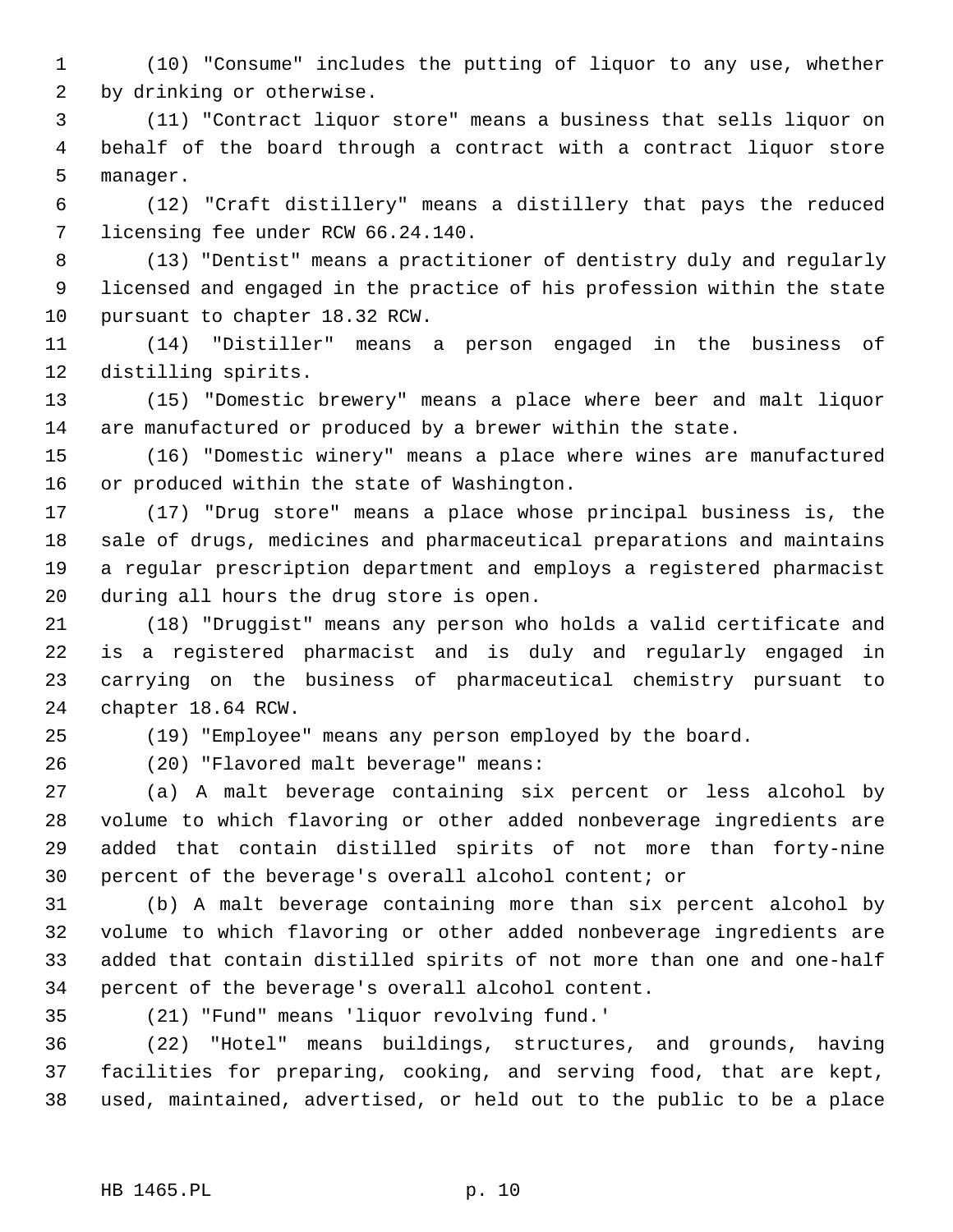1 where food is served and sleeping accommodations are offered for pay to 2 transient guests, in which twenty or more rooms are used for the 3 sleeping accommodation of such transient guests. The buildings, 4 structures, and grounds must be located on adjacent property either 5 owned or leased by the same person or persons.

 6 (23) "Importer" means a person who buys distilled spirits from a 7 distillery outside the state of Washington and imports such spirituous 8 liquor into the state for sale to the board or for export.

9 (24) "Imprisonment" means confinement in the county jail.

10 (25) "Liquor" includes the four varieties of liquor herein defined 11 (alcohol, spirits, wine and beer), and all fermented, spirituous, 12 vinous, or malt liquor, or combinations thereof, and mixed liquor, a 13 part of which is fermented, spirituous, vinous or malt liquor, or 14 otherwise intoxicating; and every liquid or solid or semisolid or other 15 substance, patented or not, containing alcohol, spirits, wine or beer, 16 and all drinks or drinkable liquids and all preparations or mixtures 17 capable of human consumption, and any liquid, semisolid, solid, or 18 other substance, which contains more than one percent of alcohol by 19 weight shall be conclusively deemed to be intoxicating. Liquor does 20 not include confections or food products that contain one percent or 21 less of alcohol by weight.

22 (26) "Malt beverage" or "malt liquor" means any beverage such as 23 beer, ale, lager beer, stout, and porter obtained by the alcoholic 24 fermentation of an infusion or decoction of pure hops, or pure extract 25 of hops and pure barley malt or other wholesome grain or cereal in pure 26 water containing not more than eight percent of alcohol by weight, and 27 not less than one-half of one percent of alcohol by volume. For the 28 purposes of this title, any such beverage containing more than eight 29 percent of alcohol by weight shall be referred to as "strong beer."

30 (27) "Manufacturer" means a person engaged in the preparation of 31 liquor for sale, in any form whatsoever.

32 (28) "Nightclub" means an establishment that provides entertainment 33 and has as its primary source of revenue (a) the sale of alcohol for 34 consumption on the premises, (b) cover charges, or (c) both( $\sqrt{\frac{a}{a}}$  and has 35 an occupancy load of one hundred or more)).

36 (29) "Package" means any container or receptacle used for holding 37 liquor.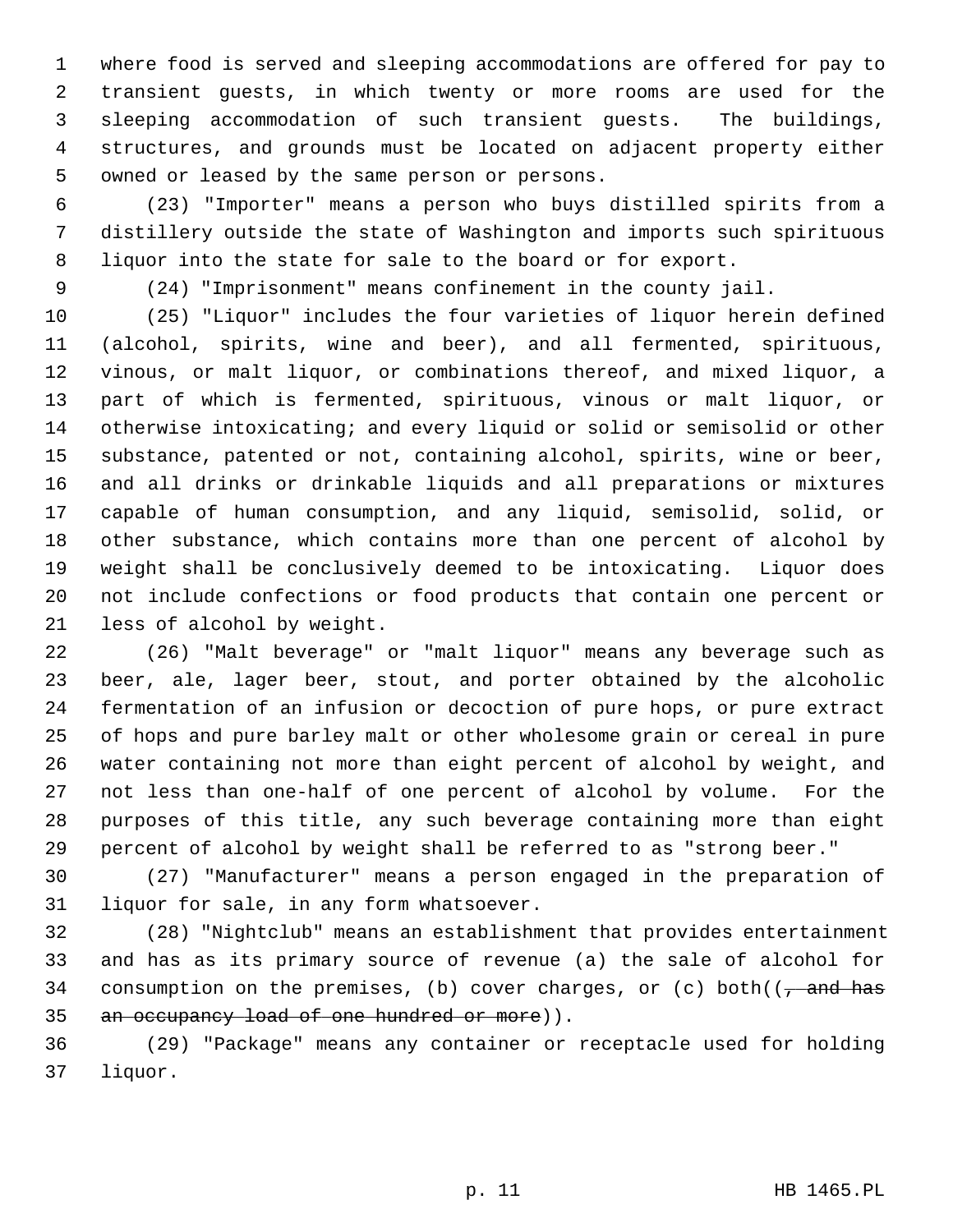1 (30) "Passenger vessel" means any boat, ship, vessel, barge, or 2 other floating craft of any kind carrying passengers for compensation.

 3 (31) "Permit" means a permit for the purchase of liquor under this 4 title.

 5 (32) "Person" means an individual, copartnership, association, or 6 corporation.

 7 (33) "Physician" means a medical practitioner duly and regularly 8 licensed and engaged in the practice of his profession within the state 9 pursuant to chapter 18.71 RCW.

10 (34) "Prescription" means a memorandum signed by a physician and 11 given by him to a patient for the obtaining of liquor pursuant to this 12 title for medicinal purposes.

13 (35) "Public place" includes streets and alleys of incorporated 14 cities and towns; state or county or township highways or roads; 15 buildings and grounds used for school purposes; public dance halls and 16 grounds adjacent thereto; those parts of establishments where beer may 17 be sold under this title, soft drink establishments, public buildings, 18 public meeting halls, lobbies, halls and dining rooms of hotels, 19 restaurants, theatres, stores, garages and filling stations which are 20 open to and are generally used by the public and to which the public is 21 permitted to have unrestricted access; railroad trains, stages, and 22 other public conveyances of all kinds and character, and the depots and 23 waiting rooms used in conjunction therewith which are open to 24 unrestricted use and access by the public; publicly owned bathing 25 beaches, parks, and/or playgrounds; and all other places of like or 26 similar nature to which the general public has unrestricted right of 27 access, and which are generally used by the public.

28 (36) "Regulations" means regulations made by the board under the 29 powers conferred by this title.

30 (37) "Restaurant" means any establishment provided with special 31 space and accommodations where, in consideration of payment, food, 32 without lodgings, is habitually furnished to the public, not including 33 drug stores and soda fountains.

34 (38) "Sale" and "sell" include exchange, barter, and traffic; and 35 also include the selling or supplying or distributing, by any means 36 whatsoever, of liquor, or of any liquid known or described as beer or 37 by any name whatever commonly used to describe malt or brewed liquor or 38 of wine, by any person to any person; and also include a sale or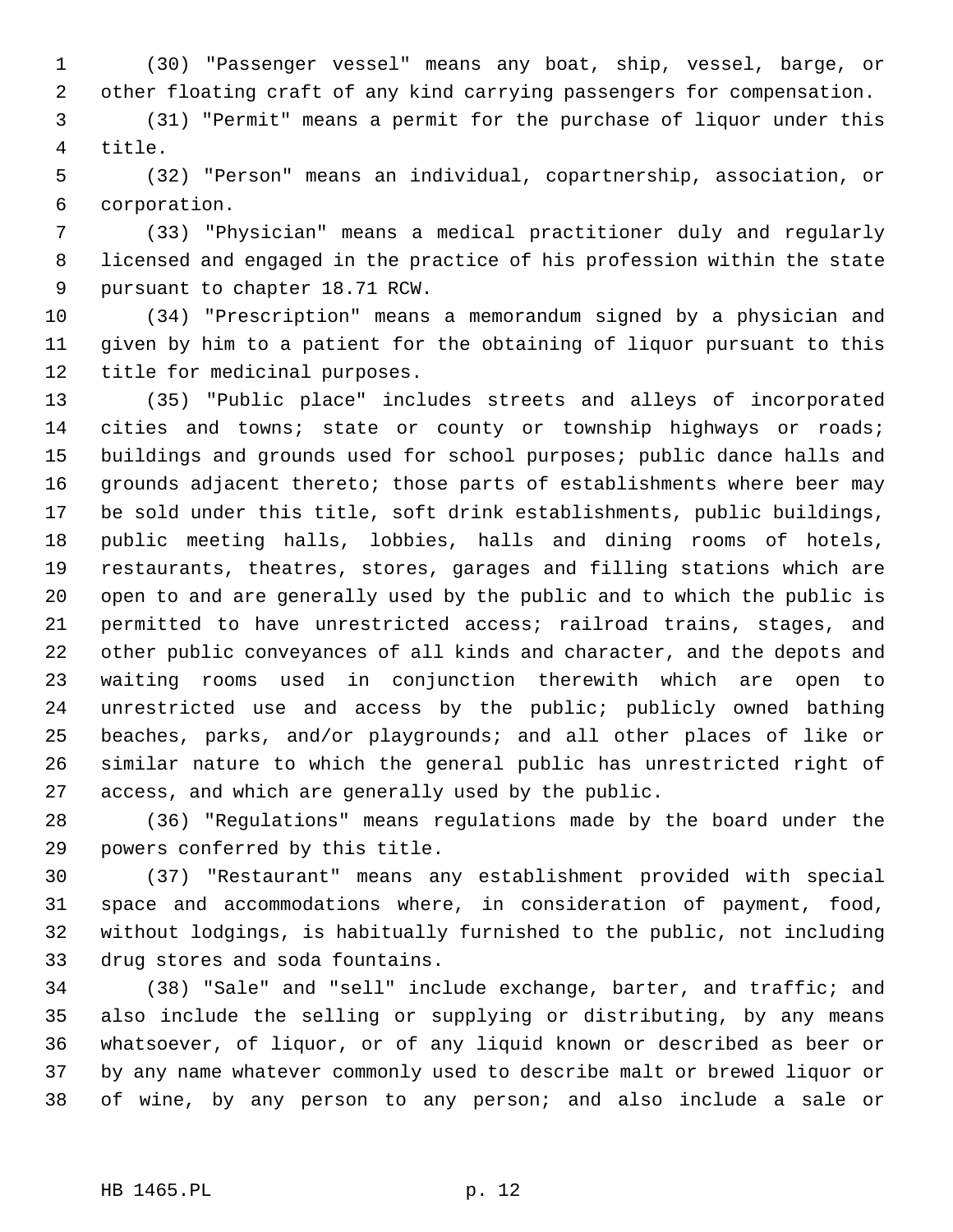1 selling within the state to a foreign consignee or his agent in the 2 state. "Sale" and "sell" shall not include the giving, at no charge, 3 of a reasonable amount of liquor by a person not licensed by the board 4 to a person not licensed by the board, for personal use only. "Sale" 5 and "sell" also does not include a raffle authorized under RCW 6 9.46.0315: PROVIDED, That the nonprofit organization conducting the 7 raffle has obtained the appropriate permit from the board.

 8 (39) "Soda fountain" means a place especially equipped with 9 apparatus for the purpose of dispensing soft drinks, whether mixed or 10 otherwise.

11 (40) "Spirits" means any beverage which contains alcohol obtained 12 by distillation, except flavored malt beverages, but including wines 13 exceeding twenty-four percent of alcohol by volume.

14 (41) "Store" means a state liquor store established under this 15 title.

16 (42) "Tavern" means any establishment with special space and 17 accommodation for sale by the glass and for consumption on the 18 premises, of beer, as herein defined.

19 (43)(a) "Wine" means any alcoholic beverage obtained by 20 fermentation of fruits (grapes, berries, apples, et cetera) or other 21 agricultural product containing sugar, to which any saccharine 22 substances may have been added before, during or after fermentation, 23 and containing not more than twenty-four percent of alcohol by volume, 24 including sweet wines fortified with wine spirits, such as port, 25 sherry, muscatel and angelica, not exceeding twenty-four percent of 26 alcohol by volume and not less than one-half of one percent of alcohol 27 by volume. For purposes of this title, any beverage containing no more 28 than fourteen percent of alcohol by volume when bottled or packaged by 29 the manufacturer shall be referred to as "table wine," and any beverage 30 containing alcohol in an amount more than fourteen percent by volume 31 when bottled or packaged by the manufacturer shall be referred to as 32 "fortified wine." However, "fortified wine" shall not include: (i) 33 Wines that are both sealed or capped by cork closure and aged two years 34 or more; and (ii) wines that contain more than fourteen percent alcohol 35 by volume solely as a result of the natural fermentation process and 36 that have not been produced with the addition of wine spirits, brandy, 37 or alcohol.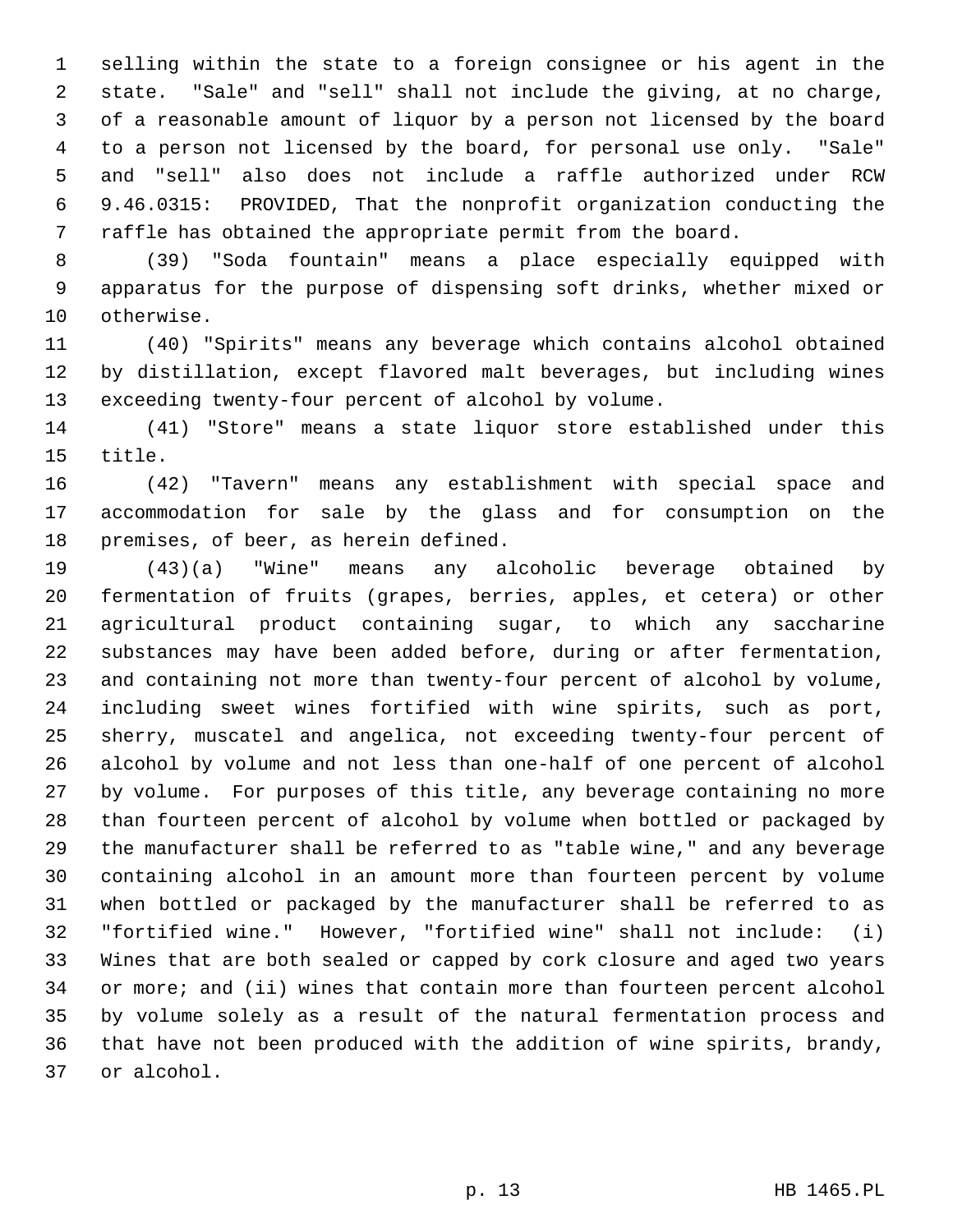1 (b) This subsection shall not be interpreted to require that any 2 wine be labeled with the designation "table wine" or "fortified wine."

 3 (44) "Wine distributor" means a person who buys wine from a 4 domestic winery, wine certificate of approval holder, or wine importer, 5 or who acquires foreign produced wine from a source outside of the 6 United States, for the purpose of selling the same not in violation of 7 this title, or who represents such vintner or winery as agent.

 8 (45) "Wine importer" means a person or business within Washington 9 who purchases wine from a wine certificate of approval holder or who 10 acquires foreign produced wine from a source outside of the United 11 States for the purpose of selling the same pursuant to this title.

12 (46) "Winery" means a business conducted by any person for the 13 manufacture of wine for sale, other than a domestic winery.

14 **Sec. 4.** RCW 66.24.371 and 2009 c 373 s 6 are each amended to read 15 as follows:

16 (1) There shall be a beer and/or wine retailer's license to be 17 designated as a beer and/or wine specialty shop license to sell beer, 18 strong beer, and/or wine at retail in bottles, cans, and original 19 containers, not to be consumed upon the premises where sold, at any 20 store other than the state liquor stores. Licensees obtaining a 21 written endorsement from the board may also sell malt liquor in kegs or 22 other containers capable of holding four gallons or more of liquid. 23 The annual fee for the beer and/or wine specialty shop license is one 24 hundred dollars for each store. The sale of any container holding four 25 gallons or more must comply with RCW 66.28.200 and 66.28.220.

26 (2) Licensees under this section may provide, free or for a charge, 27 single-serving samples of two ounces or less to customers for the 28 purpose of sales promotion. Sampling activities of licensees under 29 this section are subject to RCW 66.28.010 and 66.28.040 and the cost of 30 sampling under this section may not be borne, directly or indirectly, 31 by any manufacturer, importer, or distributor of liquor.

32 (3) Upon approval by the board, the beer and/or wine specialty shop licensee that exceeds fifty percent beer and/or wine sales may also 34 receive an endorsement to permit the sale of beer to a purchaser in a sanitary container brought to the premises by the purchaser, or provided by the licensee or manufacturer, and fill at the tap by the licensee at the time of sale. If the beer and/or wine specialty shop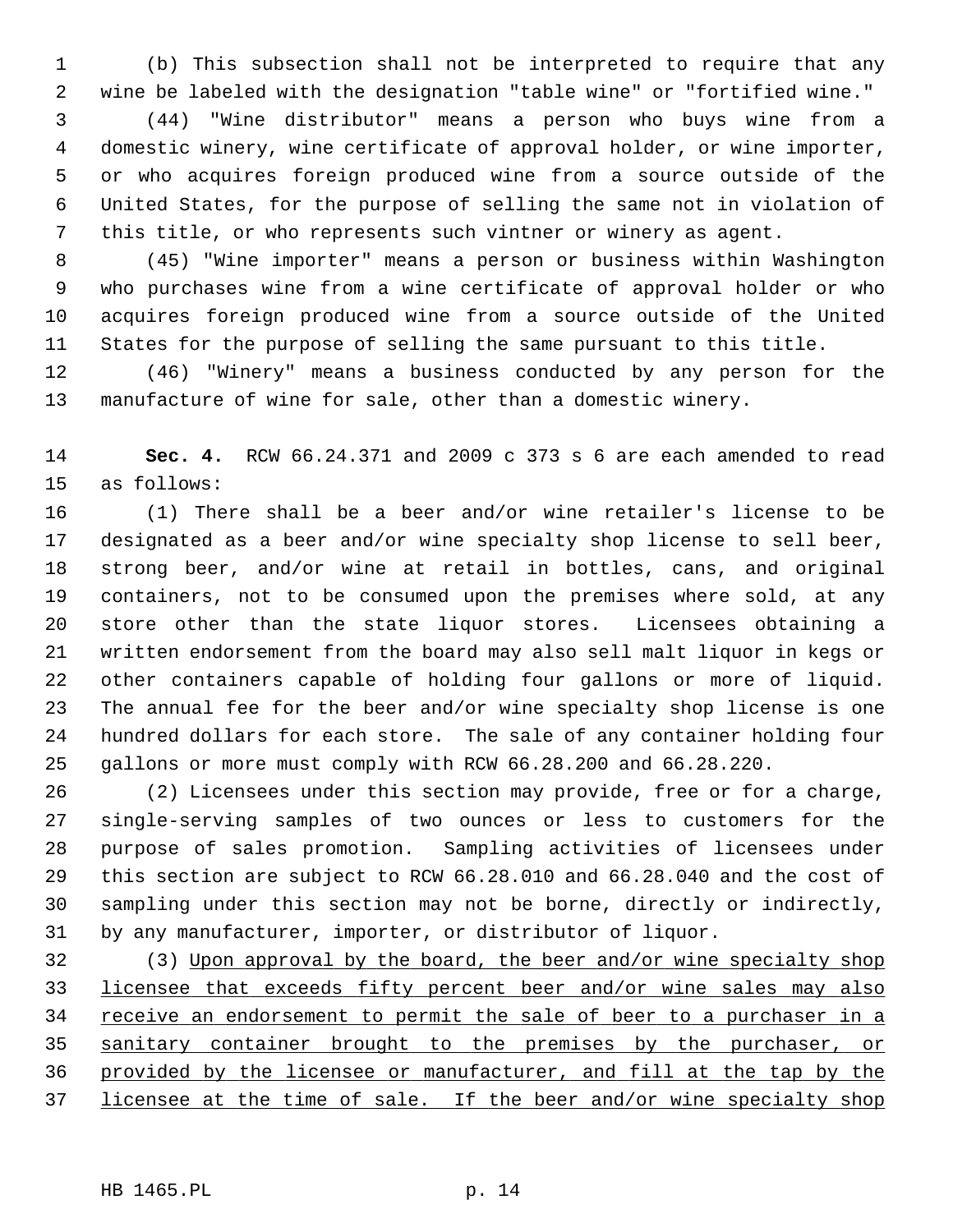licensee does not exceed fifty percent beer and/or wine sales, the board may waive the fifty percent beer and/or wine sale criteria if the beer and/or wine specialty shop maintains alcohol inventory that exceeds fifteen thousand dollars.

 5 (4) The board shall issue a restricted beer and/or wine specialty 6 shop license, authorizing the licensee to sell beer and only table 7 wine, if the board finds upon issuance or renewal of the license that 8 the sale of strong beer or fortified wine would be against the public 9 interest. In determining the public interest, the board shall consider 10 at least the following factors:

11 (a) The likelihood that the applicant will sell strong beer or 12 fortified wine to persons who are intoxicated;

13 (b) Law enforcement problems in the vicinity of the applicant's 14 establishment that may arise from persons purchasing strong beer or 15 fortified wine at the establishment; and

16 (c) Whether the sale of strong beer or fortified wine would be 17 detrimental to or inconsistent with a government-operated or funded 18 alcohol treatment or detoxification program in the area.

19 If the board receives no evidence or objection that the sale of 20 strong beer or fortified wine would be against the public interest, it 21 shall issue or renew the license without restriction, as applicable. 22 The burden of establishing that the sale of strong beer or fortified 23 wine by the licensee would be against the public interest is on those 24 persons objecting.

25  $((+4))$  (5) Licensees holding a beer and/or wine specialty shop 26 license must maintain a minimum three thousand dollar wholesale 27 inventory of beer, strong beer, and/or wine.

28 (6) The board may adopt rules to implement this section.

29 **Sec. 5.** RCW 66.24.244 and 2008 c 248 s 2 and 2008 c 41 s 9 are 30 each reenacted and amended to read as follows:

31 (1) There shall be a license for microbreweries; fee to be one 32 hundred dollars for production of less than sixty thousand barrels of 33 malt liquor, including strong beer, per year.

34 (2) Any microbrewery licensed under this section may also act as a 35 distributor and/or retailer for beer and strong beer of its own 36 production. Strong beer may not be sold at a farmers market or under 37 any endorsement which may authorize microbreweries to sell beer at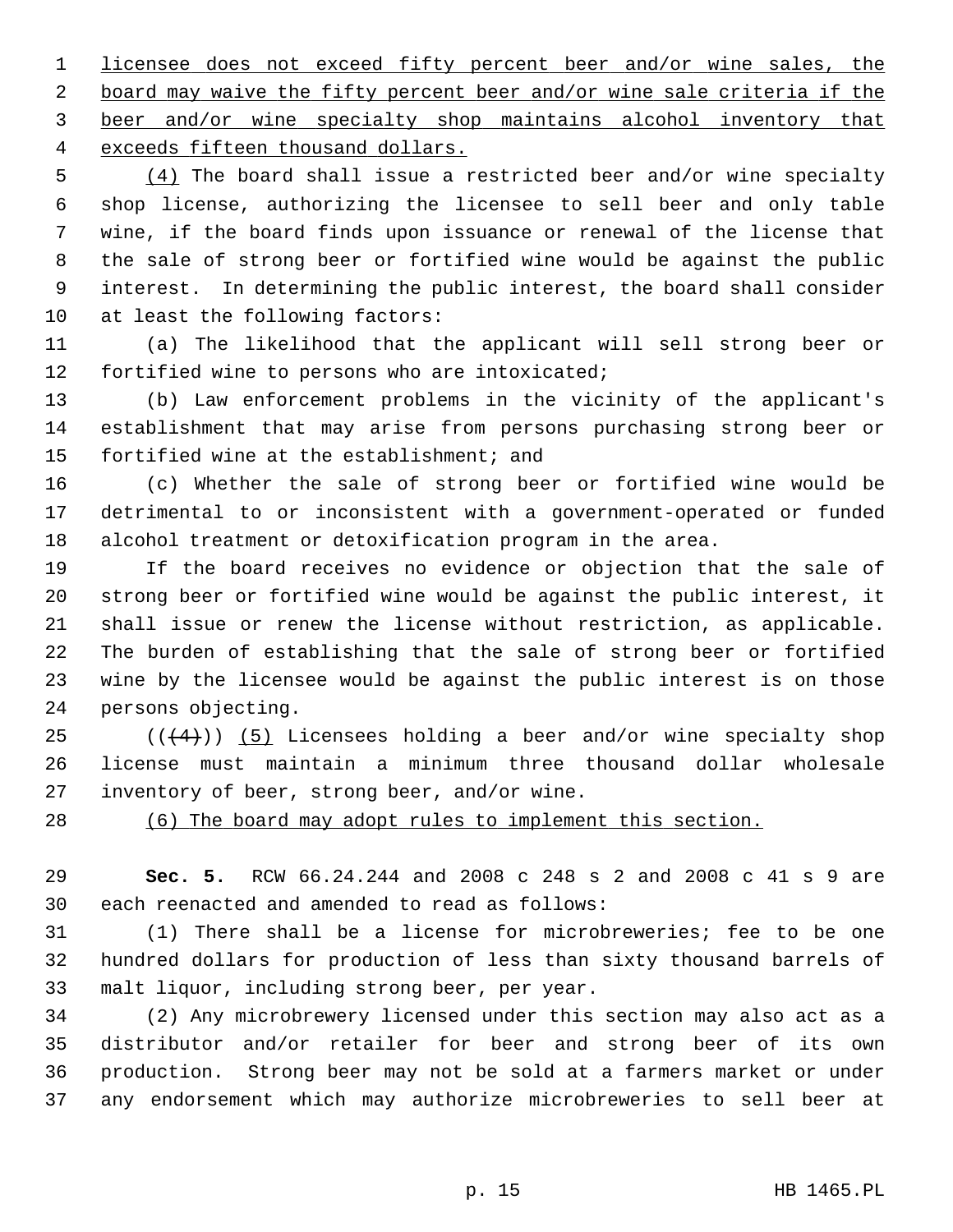1 farmers markets. Any microbrewery operating as a distributor and/or 2 retailer under this subsection shall comply with the applicable laws 3 and rules relating to distributors and/or retailers, except that a 4 microbrewery operating as a distributor may maintain a warehouse off 5 the premises of the microbrewery for the distribution of beer provided 6 that (a) the warehouse has been approved by the board under RCW 7 66.24.010 and (b) the number of warehouses off the premises of the 8 microbrewery does not exceed one. A microbrewery holding a spirits, 9 beer, and wine restaurant license may sell beer of its own production 10 for off-premises consumption from its restaurant premises in kegs or in 11 a sanitary container brought to the premises by the purchaser or 12 furnished by the licensee and filled at the tap by the licensee at the 13 time of sale.

14 (3) Any microbrewery licensed under this section may also sell beer produced by another microbrewery or a domestic brewery for on and off- premises consumption from its premises as long as the other breweries' brands do not exceed twenty-five percent of the microbrewery's on-tap offering of its own brands.

19 (4) The board may issue up to two retail licenses allowing a 20 microbrewery to operate an on or off-premise tavern, beer and/or wine 21 restaurant, or spirits, beer, and wine restaurant.

22  $((+4))$  (5) A microbrewery that holds a tavern license, spirits, 23 beer, and wine restaurant license, or a beer and/or wine restaurant 24 license shall hold the same privileges and endorsements as permitted 25 under RCW 66.24.320, 66.24.330, and 66.24.420.

26 ( $(\frac{5}{5})$ ) (6)(a) A microbrewery licensed under this section may apply 27 to the board for an endorsement to sell bottled beer of its own 28 production at retail for off-premises consumption at a qualifying 29 farmers market. The annual fee for this endorsement is seventy-five 30 dollars.

31 (b) For each month during which a microbrewery will sell beer at a 32 qualifying farmers market, the microbrewery must provide the board or 33 its designee a list of the dates, times, and locations at which bottled 34 beer may be offered for sale. This list must be received by the board 35 before the microbrewery may offer beer for sale at a qualifying farmers 36 market.

37 (c) The beer sold at qualifying farmers markets must be produced in 38 Washington.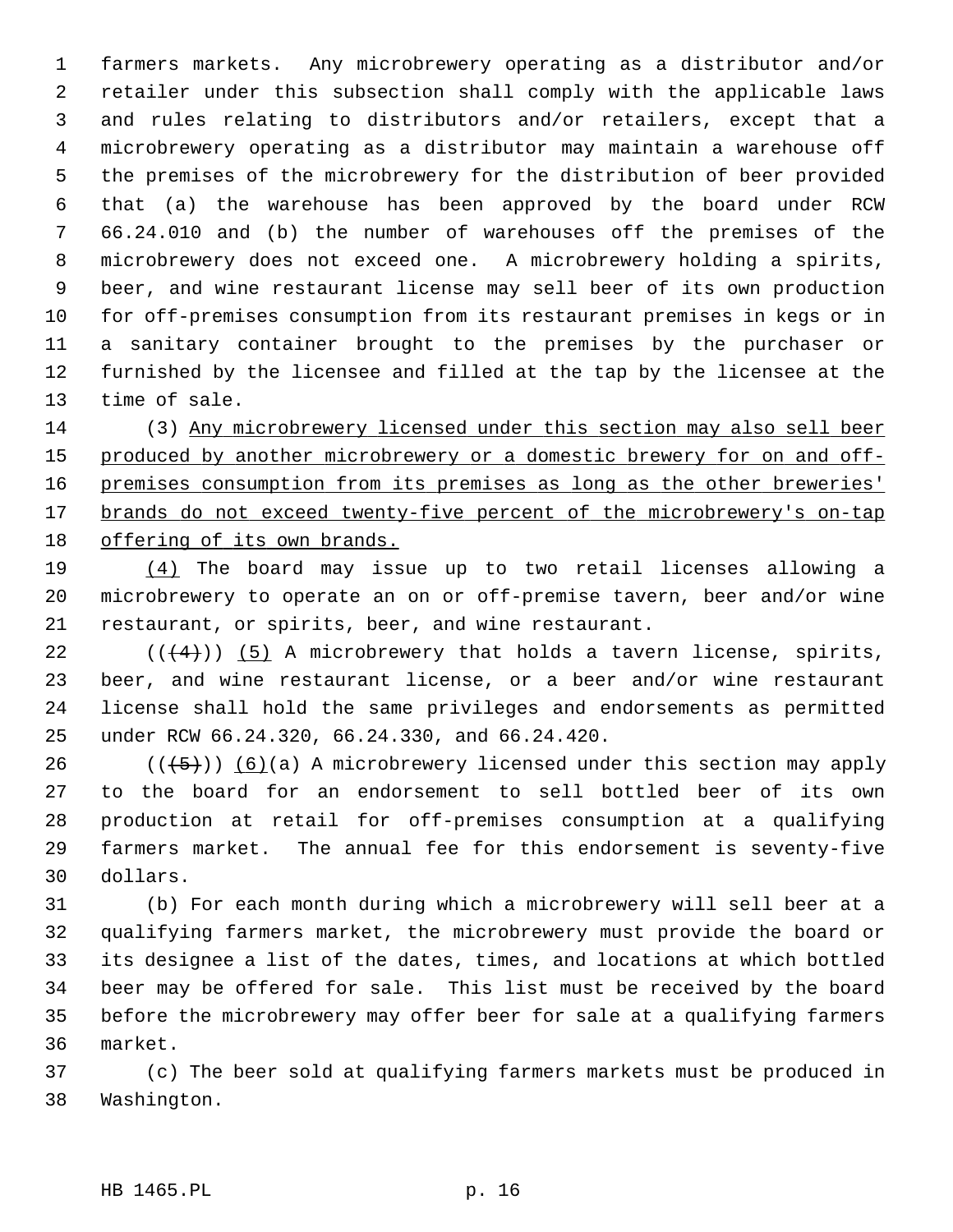1 (d) Each approved location in a qualifying farmers market is deemed 2 to be part of the microbrewery license for the purpose of this title. 3 The approved locations under an endorsement granted under this 4 subsection  $((+5))$  (6) do not constitute the tasting or sampling 5 privilege of a microbrewery. The microbrewery may not store beer at a 6 farmers market beyond the hours that the microbrewery offers bottled 7 beer for sale. The microbrewery may not act as a distributor from a 8 farmers market location.

 9 (e) Before a microbrewery may sell bottled beer at a qualifying 10 farmers market, the farmers market must apply to the board for 11 authorization for any microbrewery with an endorsement approved under 12 this subsection  $((+5+))$  (6) to sell bottled beer at retail at the 13 farmers market. This application shall include, at a minimum: (i) A 14 map of the farmers market showing all booths, stalls, or other 15 designated locations at which an approved microbrewery may sell bottled 16 beer; and (ii) the name and contact information for the on-site market 17 managers who may be contacted by the board or its designee to verify 18 the locations at which bottled beer may be sold. Before authorizing a 19 qualifying farmers market to allow an approved microbrewery to sell 20 bottled beer at retail at its farmers market location, the board shall 21 notify the persons or entities of the application for authorization 22 pursuant to RCW 66.24.010 (8) and (9). An authorization granted under 23 this subsection  $((+5))$  (6)(e) may be withdrawn by the board for any 24 violation of this title or any rules adopted under this title.

25 (f) The board may adopt rules establishing the application and 26 approval process under this section and any additional rules necessary 27 to implement this section.

28 (g) For the purposes of this subsection  $((+5))$   $(6)$ :

29 (i) "Qualifying farmers market" means an entity that sponsors a 30 regular assembly of vendors at a defined location for the purpose of 31 promoting the sale of agricultural products grown or produced in this 32 state directly to the consumer under conditions that meet the following 33 minimum requirements:

34 (A) There are at least five participating vendors who are farmers 35 selling their own agricultural products;

36 (B) The total combined gross annual sales of vendors who are 37 farmers exceeds the total combined gross annual sales of vendors who 38 are processors or resellers;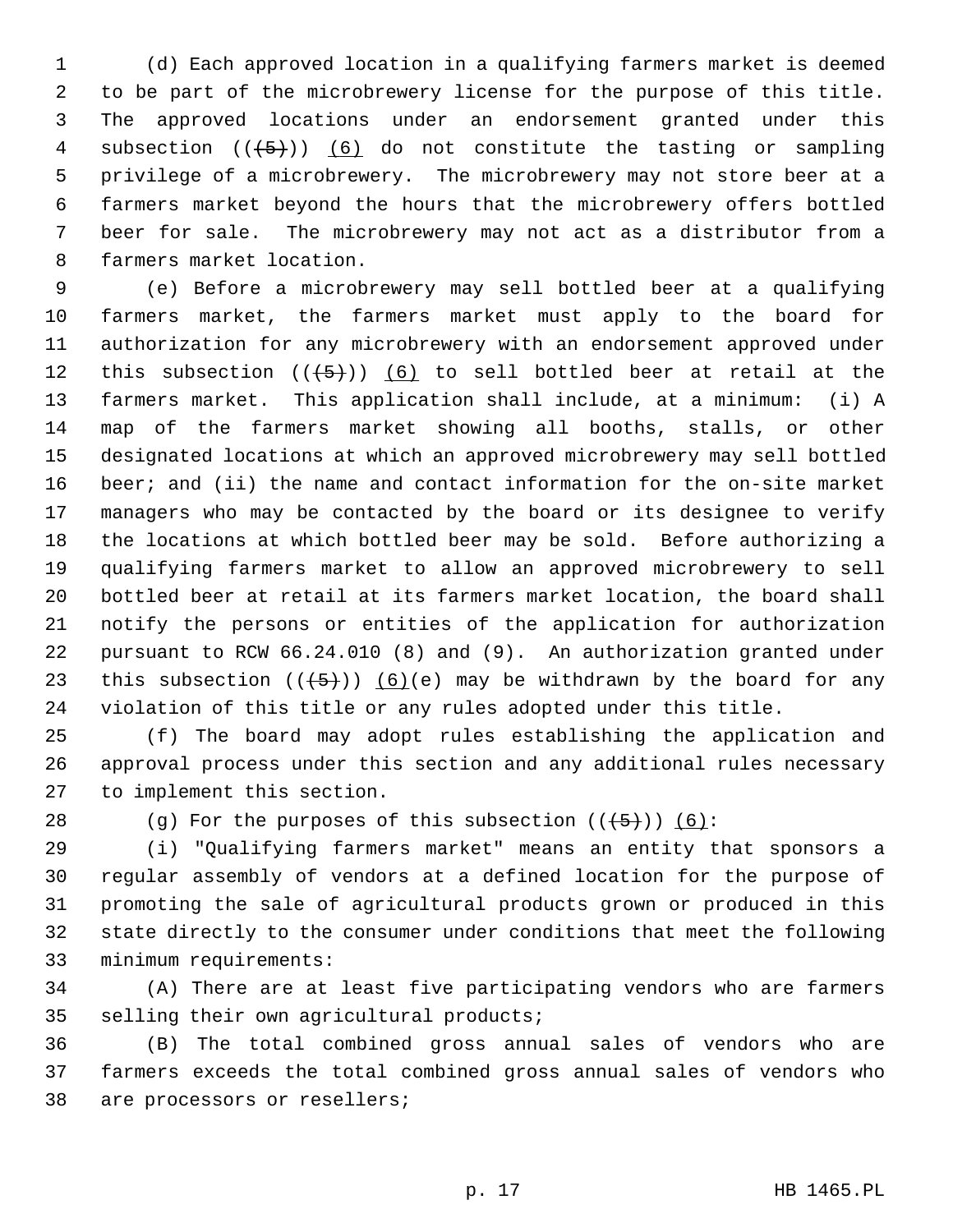1 (C) The total combined gross annual sales of vendors who are 2 farmers, processors, or resellers exceeds the total combined gross 3 annual sales of vendors who are not farmers, processors, or resellers;

 4 (D) The sale of imported items and secondhand items by any vendor 5 is prohibited; and

6 (E) No vendor is a franchisee.

 7 (ii) "Farmer" means a natural person who sells, with or without 8 processing, agricultural products that he or she raises on land he or 9 she owns or leases in this state or in another state's county that 10 borders this state.

11 (iii) "Processor" means a natural person who sells processed food 12 that he or she has personally prepared on land he or she owns or leases 13 in this state or in another state's county that borders this state.

14 (iv) "Reseller" means a natural person who buys agricultural 15 products from a farmer and resells the products directly to the 16 consumer.

17  $((+6))$  (7) Any microbrewery licensed under this section may 18 contract-produce beer for another microbrewer. This contract-19 production is not a sale for the purposes of RCW 66.28.170 and 20 66.28.180.

21 **Sec. 6.** RCW 66.24.240 and 2008 c 41 s 7 are each amended to read 22 as follows:

23 (1) There shall be a license for domestic breweries; fee to be two 24 thousand dollars for production of sixty thousand barrels or more of 25 malt liquor per year.

26 (2) Any domestic brewery, except for a brand owner of malt 27 beverages under RCW  $66.04.010((+6))$  (7), licensed under this section 28 may also act as a distributor and/or retailer for beer of its own 29 production. Any domestic brewery operating as a distributor and/or 30 retailer under this subsection shall comply with the applicable laws 31 and rules relating to distributors and/or retailers. A domestic 32 brewery holding a spirits, beer, and wine restaurant license may sell 33 beer of its own production for off-premises consumption from its 34 restaurant premises in kegs or in a sanitary container brought to the 35 premises by the purchaser or furnished by the licensee and filled at 36 the tap by the licensee at the time of sale.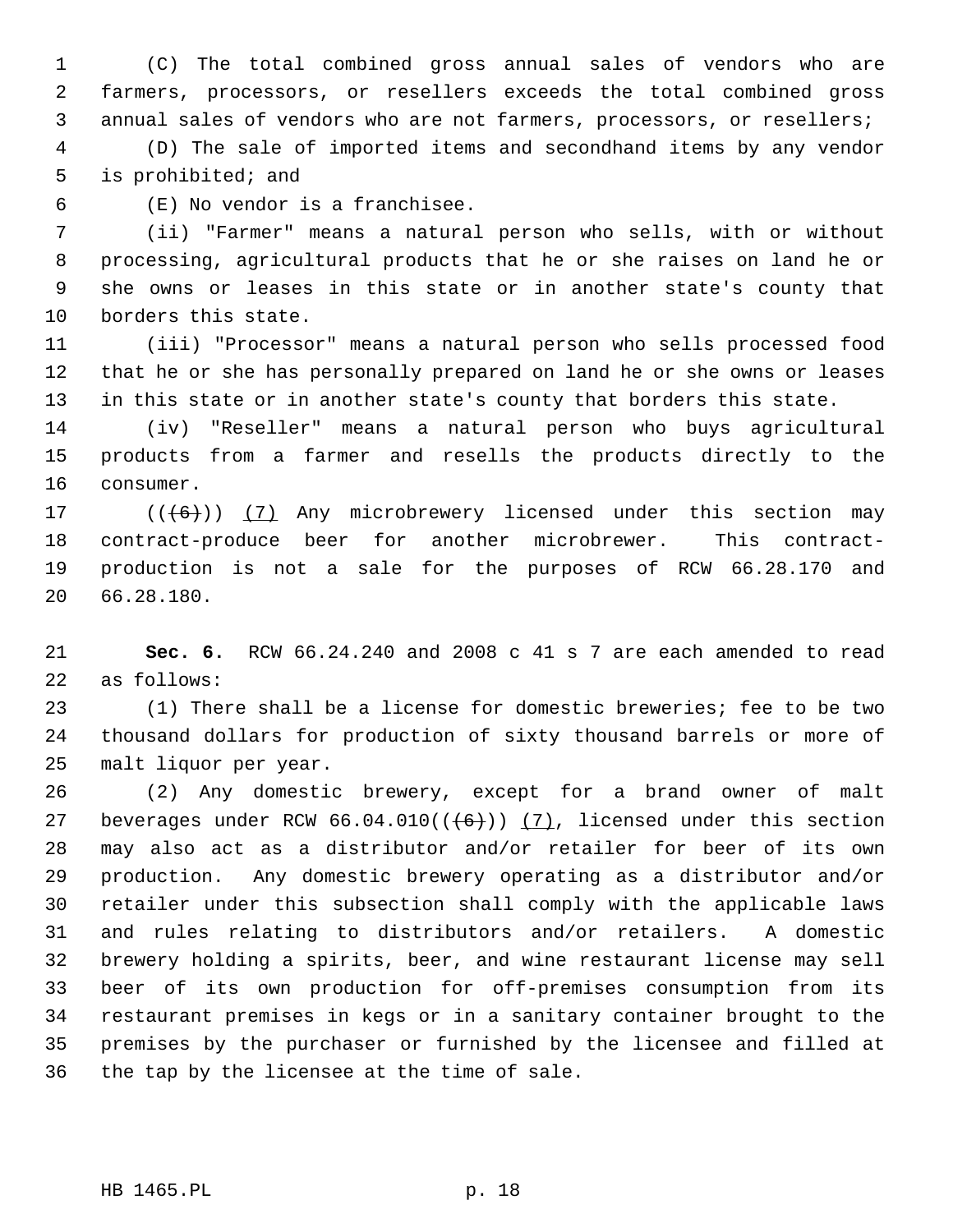1 (3) Any domestic brewery licensed under this section may also sell beer produced by another domestic brewery or a microbrewery for on and off-premises consumption from its premises as long as the other breweries' brands do not exceed twenty-five percent of the domestic brewery's on-tap offering of its own brands.

 6 (4) A domestic brewery may hold up to two retail licenses to 7 operate an on or off-premise tavern, beer and/or wine restaurant, or 8 spirits, beer, and wine restaurant. This retail license is separate 9 from the brewery license. A brewery that holds a tavern license, a 10 spirits, beer, and wine restaurant license, or a beer and/or wine 11 restaurant license shall hold the same privileges and endorsements as 12 permitted under RCW 66.24.320, 66.24.330, and 66.24.420.

13 ( $(\frac{4}{4})$ ) (5) Any domestic brewery licensed under this section may 14 contract-produce beer for a brand owner of malt beverages defined under 15 RCW  $66.04.010((\leftarrow\leftarrow\leftarrow))$  (7), and this contract-production is not a sale 16 for the purposes of RCW 66.28.170 and 66.28.180.

17 ( $(\frac{5}{6})$  (6)(a) A domestic brewery licensed under this section and 18 qualified for a reduced rate of taxation pursuant to RCW 19 66.24.290(3)(b) may apply to the board for an endorsement to sell 20 bottled beer of its own production at retail for off-premises 21 consumption at a qualifying farmers market. The annual fee for this 22 endorsement is seventy-five dollars.

23 (b) For each month during which a domestic brewery will sell beer 24 at a qualifying farmers market, the domestic brewery must provide the 25 board or its designee a list of the dates, times, and locations at 26 which bottled beer may be offered for sale. This list must be received 27 by the board before the domestic brewery may offer beer for sale at a 28 qualifying farmers market.

29 (c) The beer sold at qualifying farmers markets must be produced in 30 Washington.

31 (d) Each approved location in a qualifying farmers market is deemed 32 to be part of the domestic brewery license for the purpose of this 33 title. The approved locations under an endorsement granted under this 34 subsection do not include the tasting or sampling privilege of a 35 domestic brewery. The domestic brewery may not store beer at a farmers 36 market beyond the hours that the domestic brewery offers bottled beer 37 for sale. The domestic brewery may not act as a distributor from a 38 farmers market location.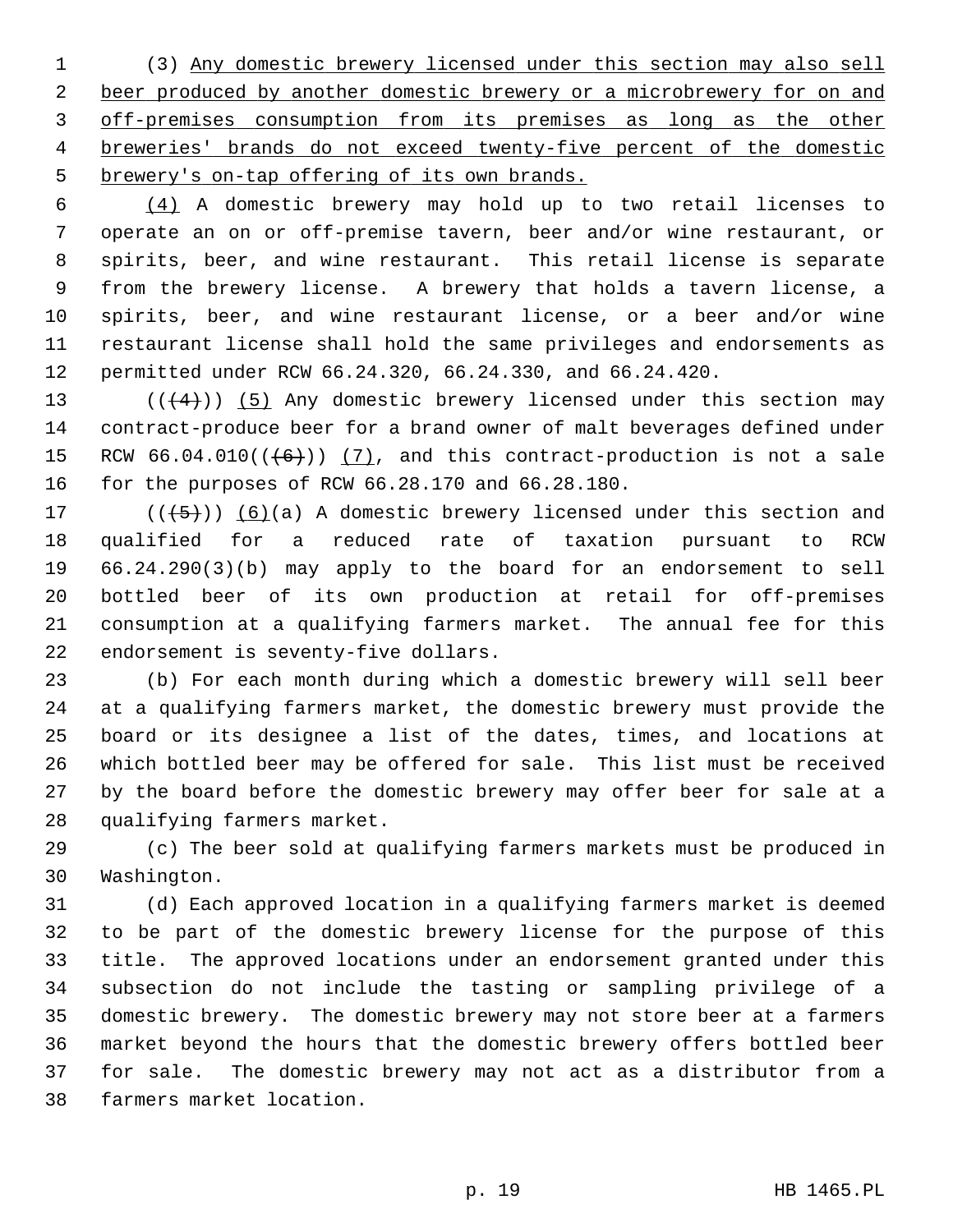1 (e) Before a domestic brewery may sell bottled beer at a qualifying 2 farmers market, the farmers market must apply to the board for 3 authorization for any domestic brewery with an endorsement approved 4 under this subsection to sell bottled beer at retail at the farmers 5 market. This application shall include, at a minimum: (i) A map of 6 the farmers market showing all booths, stalls, or other designated 7 locations at which an approved domestic brewery may sell bottled beer; 8 and (ii) the name and contact information for the on-site market 9 managers who may be contacted by the board or its designee to verify 10 the locations at which bottled beer may be sold. Before authorizing a 11 qualifying farmers market to allow an approved domestic brewery to sell 12 bottled beer at retail at its farmers market location, the board shall 13 notify the persons or entities of such application for authorization 14 pursuant to RCW 66.24.010 (8) and (9). An authorization granted under 15 this subsection  $((+5))$  (6)(e) may be withdrawn by the board for any 16 violation of this title or any rules adopted under this title.

17 (f) The board may adopt rules establishing the application and 18 approval process under this section and such additional rules as may be 19 necessary to implement this section.

20 (g) For the purposes of this subsection:

21 (i) "Qualifying farmers market" means an entity that sponsors a 22 regular assembly of vendors at a defined location for the purpose of 23 promoting the sale of agricultural products grown or produced in this 24 state directly to the consumer under conditions that meet the following 25 minimum requirements:

26 (A) There are at least five participating vendors who are farmers 27 selling their own agricultural products;

28 (B) The total combined gross annual sales of vendors who are 29 farmers exceeds the total combined gross annual sales of vendors who 30 are processors or resellers;

31 (C) The total combined gross annual sales of vendors who are 32 farmers, processors, or resellers exceeds the total combined gross 33 annual sales of vendors who are not farmers, processors, or resellers;

34 (D) The sale of imported items and secondhand items by any vendor 35 is prohibited; and

36 (E) No vendor is a franchisee.

37 (ii) "Farmer" means a natural person who sells, with or without